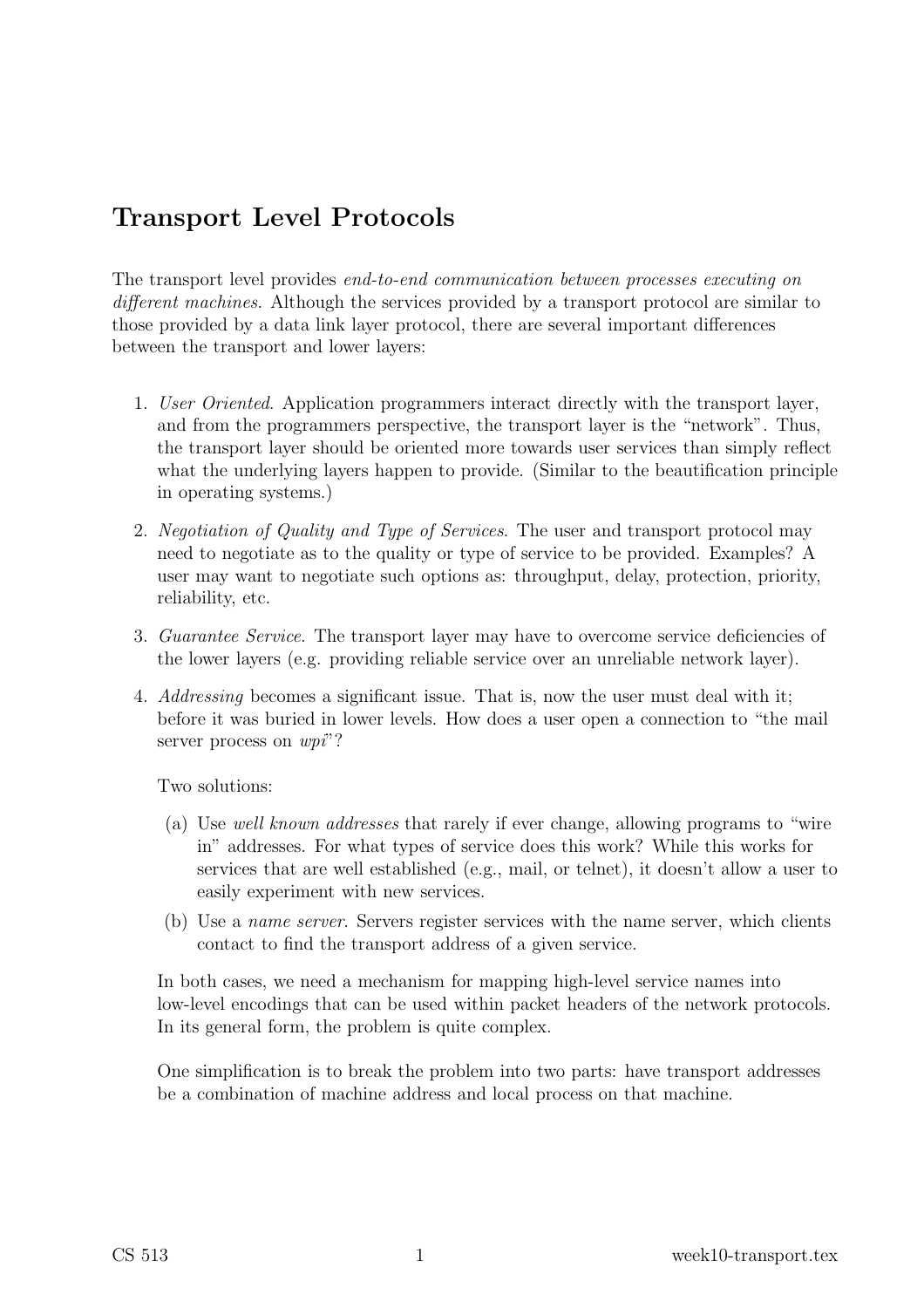- 5. Storage capacity of the subnet. Assumptions valid at the data link layer do not necessarily hold at the transport Layer. Specifically, the subnet may buffer messages for a potentially long time, and an "old" packet may arrive at a destination at unexpected times.
- 6. We need a dynamic flow control mechanism. The data link layer solution of preallocating buffers is inappropriate because a machine may have hundreds of connections sharing a single physical link. In addition, appropriate settings for the flow control parameters depend on the communicating end points (e.g., Cray supercomputers vs. PCs), not on the protocol used.

Don't send data unless there is room. Also, the network layer/data link layer solution of simply not acknowledging frames for which the receiver has no space is unacceptable. Why? In the data link case, the line is not being used for anything else; thus retransmissions are inexpensive. At the transport level, end-to-end retransmissions are needed, which wastes resources by sending the same packet over the same links multiple times. If the receiver has no buffer space, the sender should be prevented from sending data.

- 7. Deal with congestion control. In connectionless internets, transport protocols must exercise congestion control. When the network becomes congested, they must reduce rate at which they insert packets into the subnet, because the subnet has no way to prevent itself from becoming overloaded.
- 8. Connection establishment. Transport level protocols go through three phases: establishing, using, and terminating a connection.

For datagram-oriented protocols, opening a connection simply allocates and initializes data structures in the operating system kernel.

Connection oriented protocols often exchanges messages that negotiate options with the remote peer at the time a connection is opened. Establishing a connection may be tricky because of the possibility of old or duplicate packets.

Finally, although not as difficult as establishing a connection, terminating a connection presents subtleties too. For instance, both ends of the connection must be sure that all the data in their queues have been delivered to the remote application.

We'll look at these issues in detail as we examine TCP and UDP. Not too much of OSI terminology as discussed by Tanenbaum.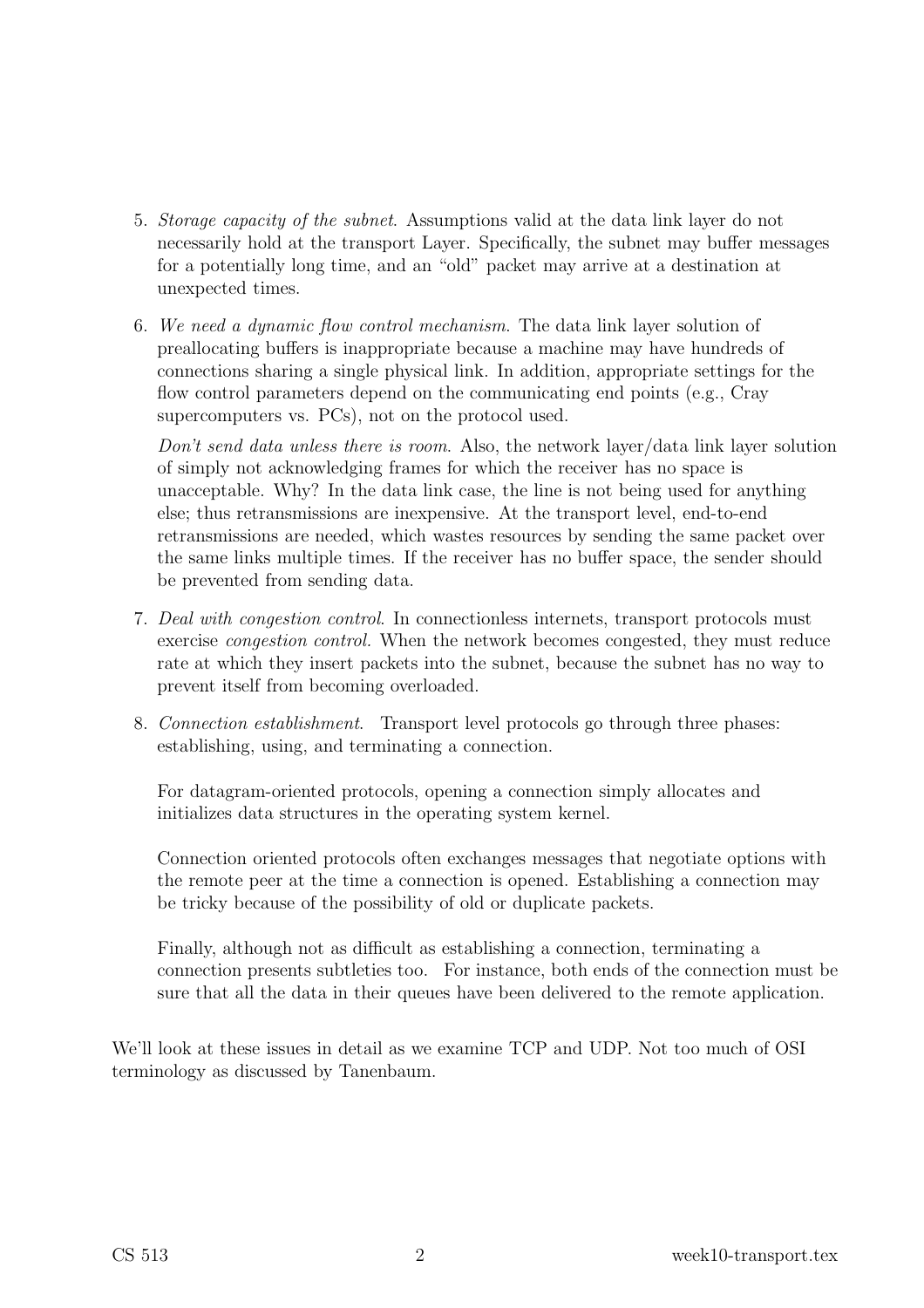## User Datagram Protocol (UDP)

UDP provides unreliable datagram service. It uses the raw datagram service of IP and does not add acknowledgements or retransmissions.

Need delivery to a process. The first difference between UDP and IP is that IP includes only enough information to deliver a datagram to the specified machine. Transport protocols deal with process-to-process communication. How can we specify a particular process?

Although it is convenient to think of transport service between processes, this leads to some problems:

- Processes are identified differently on different machines; we don't want to have machine or operating system dependencies in our protocol.
- Processes may terminate and restart. If a machine reboots, we don't want to have to tell other machines about it.
- Associating a single process with a connection makes it difficult to have multiple processes servicing client requests (e.g. file server processes on a file server).

The solution is to add a level of indirection. Transport level address refer to services without regard to who actually provides that service. In most cases, a transport service maps to a single process.

TCP and UDP use ports to identify services on a machine. Conceptually, ports behave like mailboxes. Datagrams destined for a port are queued at the port until some process reads them, and each service has its own mailbox.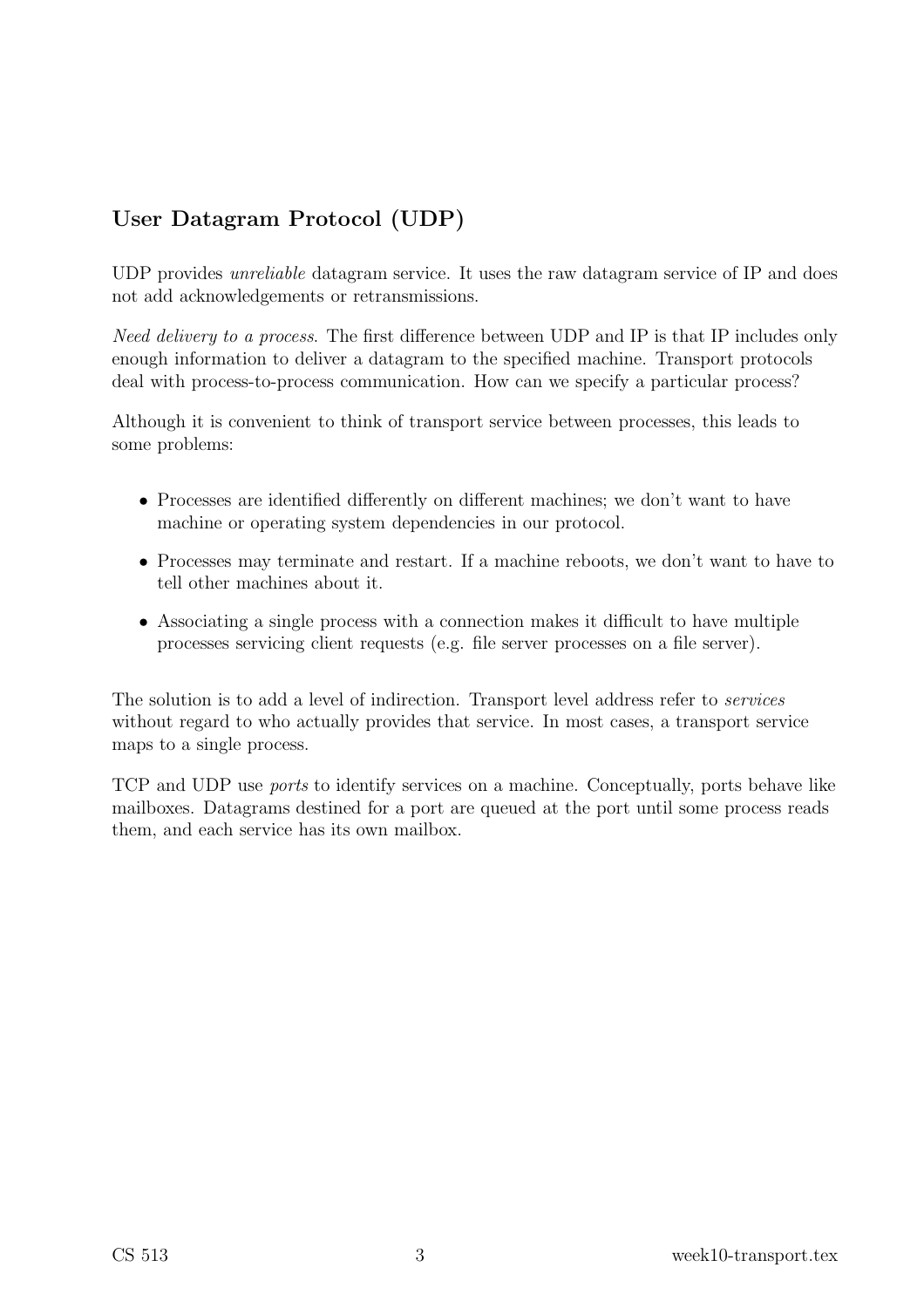Like all packets we've seen, UDP datagrams consist of a UDP header and some data. The UDP header contains the following fields:

Source port (16 bits) : Port number of the sender.

Destination port (16 bits) : Port number of the intended recipient. UDP software uses this number to demultiplex a datagram to the appropriate higher-layer software (e.g. a specific connection).

Length (16 bits) : Length of the entire UDP datagram, including header and data.

Checksum (16 bits) : Checksum of entire datagram (including data).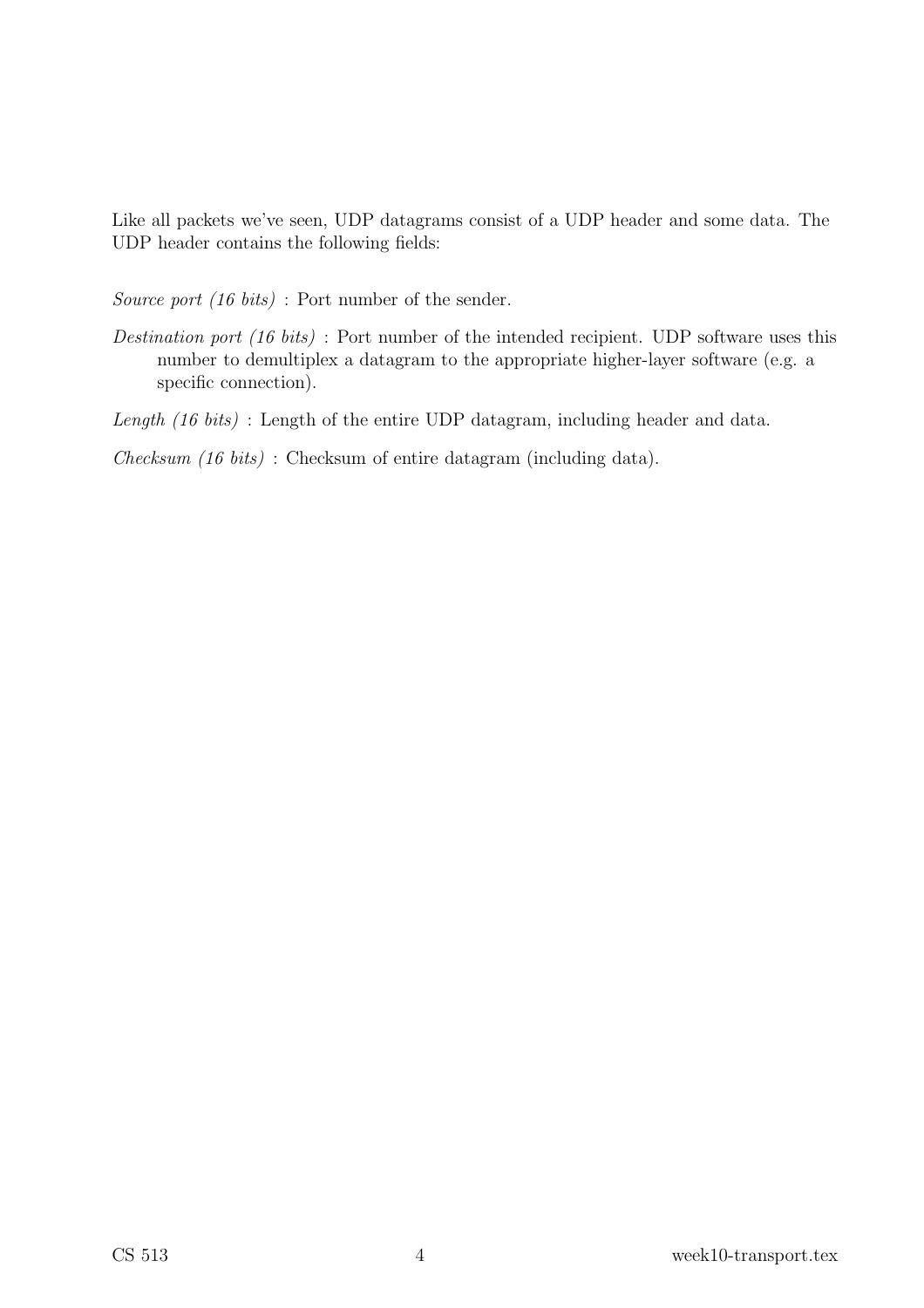The checksum field is unusual because it includes a 12-byte pseudo header that is not actually part of the UDP datagram itself. The information in the pseudo header comes from the IP datagram header:

IP source address (4 bytes) : Sending machine.

IP destination address (4 bytes) : Destination machine.

UDP Length  $(2 \text{ bytes})$ : Length of UDP datagram, as given by the lengths in the IP header.

protocol  $(1 \text{ byte})$ : protocol field of the IP header; should be 17 (for UDP)!

zero (1 byte) : one byte pad containing zero.

The purpose of the pseudo header is to provide extra verification that a datagram has been delivered properly. To see why this is appropriate, recall that because UDP is a transport protocol it really deals with transport addresses. Transport addresses should uniquely specify a service regardless of what machine actually provides that service.

Note: the use of a pseudo header is strong violation of our goal of layering. However, the decision is a compromise based on pragmatics. Using the IP address as part of the transport address greatly simplifies the problem of mapping between transport level addresses and machine addresses.

#### Port Addresses

How are port addresses be assigned?

- Port numbers 0-255 for reserved for well-known ports. They are reserved for such universal services as mail, telnet, and ftp. Well-known ports are administrated by a central authority. Also ports for services specific to UNIX machines (/etc/services).
- Sites are free to assign the remaining ports any way they wish.

Note: UDP does not address the issue of flow control or congestion control. Thus, it is unsuitable for use as a general transport protocol.

UDP datagrams are reliable on the same machine and highly reliable on a LAN such as Ethernet.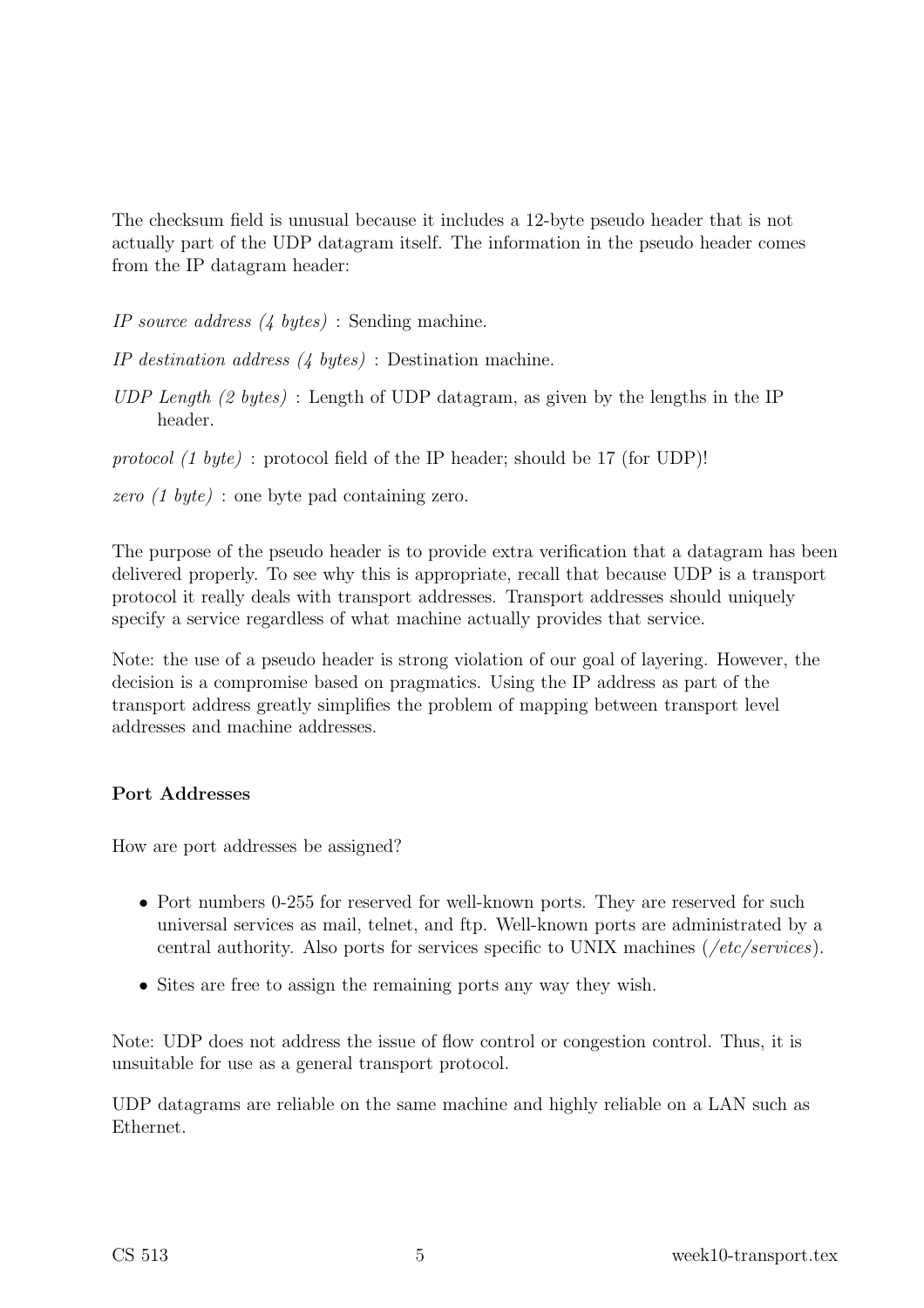### Transmission Control Protocol (TCP)

TCP provides reliable, full-duplex, byte stream-oriented service. It resides directly above IP (and adjacent to UDP), and uses acknowledgments with retransmissions to achieve reliability. TCP differs from the sliding window protocols we have studied so far in the following ways:

1. When using TCP, applications treat the data sent and received as an arbitrary byte stream.

The sending TCP module divides the byte stream into a set of packets called segments, and sends individual segments within an IP datagram.

TCP decides where segment boundaries start and end (the application does not!). In contrast, individual packets are handed to the data link protocols.

2. The TCP sliding window operates at the byte level rather than the packet (or segment) level.

The left and right window edges are byte pointers.

- 3. Segment boundaries may change at any time. TCP is free to retransmit two adjacent segments each containing 200 bytes of data as a single segment of 400 bytes.
- 4. The size of the send and receive window change dynamically. In particular, acknowledgments contain two pieces of information:

1) A conventional ACK indicating what has been received, and

2) The current receiver's window size; that is, the number of bytes of data the receiver is willing to accept.

The presence of *flow control* at the transport level is important because it allows a slow receiver to shut down a fast sender. For example, a PC can direct a supercomputer to stop sending additional data until it has processed the data it already has.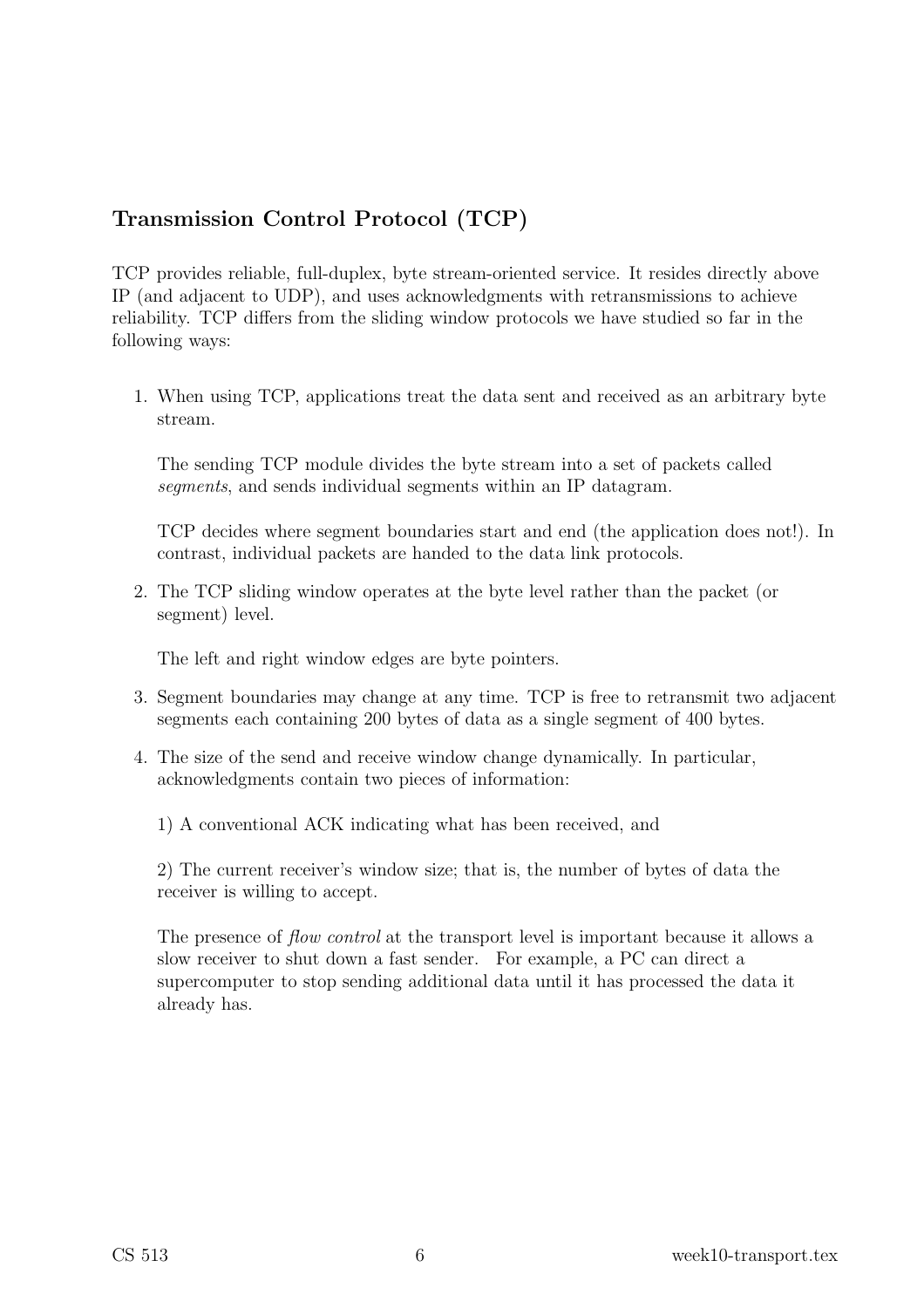#### TCP Header

TCP segments contain a TCP header followed by user data. TCP segments contain the following fields:

- **Source & destination port**  $(2 \times 16$  bits) : TCP port number of the sender and receiver. TCP ports are essentially the same as UDP ports, but are assigned separately. Thus, TCP port 54 may refer to a different service than UDP port 54.
- Sequence number (32 bits) : The sequence number of the first byte of data in the data portion of the segment.
- Acknowledgment number (32 bits) : The next byte expected. That is, the receiver has received up to and including every byte prior to the acknowledgment.

Why use 32-bit sequence numbers? Transport protocols must always consider the possibility of delayed datagrams arriving unexpectedly.

Consider the following:

- 1. Suppose we use a sequence number space of 16 bits (0–65535).
- 2. Application  $A$  sends  $B$  several megabytes of data.
- 3. Each segment contains 1K bytes of data. How long before we start reusing sequence numbers? After only 65 segments.
- 4. Our internet is really misbehaving:

1) A retransmits every segment 3 times. (Perhaps our retransmit timers are wrong.)

2) Packets aren't being lost, just delayed.

- 5. At some point, TCP B expects sequence numbers 0—4096, but an old duplicate having a sequence number of 1024 arrives. B will incorrectly accept the duplicate as new data.
- 6. The described scenario is not entirely unrealistic. For example, a cross-country file transfer can easiliy have a throughput of greater than 20 kbps. (e.g., 20 1k segments per second).

Insuring that our sequence number space is large enough to detect old (invalid) datagrams depends on two factors:

- 1. The amount of wall-clock time that a datagram can remain in the network.
- 2. The amount of time that elapses before a given sequence number becomes reused. Thus, we use 32 bit sequence numbers. In addition, now we see why IP has a TTL field — we need to insure that datagrams don't stay in the network for too long.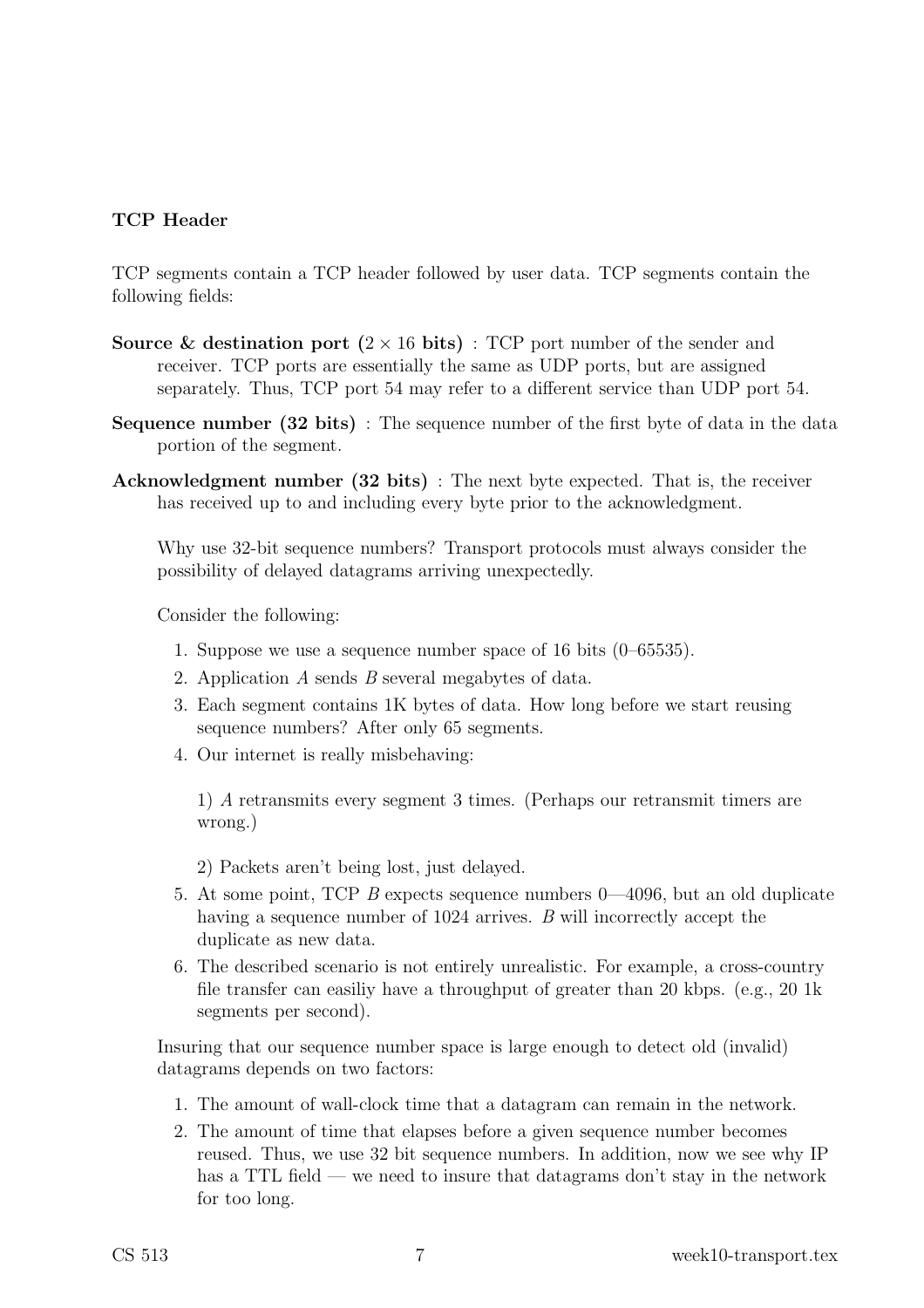- Flow control window (16 bits) : The size of the receive window, relative to the acknowledgment field. The sender is not allowed to send any data that extends beyond the right edge of the receiver's receive window. If the receiver cannot accept any more data, it advertises a flow-control window of zero.
- Checksum (16 bits) : Checksum of TCP header and data.
- Options (variable length) : Similar to IP options, but for TCP-specific options.

One interesting option is the maximum segment size option, which allows the sender and receiver to agree on how large segments can be. This allows a small machine with few resources to prevent a large machine from sending segments that are too large for the small machine to handle. On the other hand, larger segments are more efficient, so they should be used when appropriate.

- Padding (variable) : Padding to insure that the size of the TCP header is a multiple of 32 bits.
- Data offset (4 bits) : The number of 32-bit words in the TCP header. Used to locate the start of the data section.

Note: A TCP segment does not have to contain any data.

Urgent pointer (16 bits) : When urgent data is present, this field indicates the byte position (relative to the sequence number) just past urgent data.

The urgent pointer is something we have not encountered before. It allows the sending application to indicate the presence of high-priority data that should be processed ASAP (e.g., drop what you are doing and read all the input).

One example use is when a telnet user types CTRL-C to abort the current process. Most likely, the user would like to get a prompt right away and does not want to see any more output from the aborted job. Unfortunately, there may be thousands of bytes of data already queued in the connection between the remote process and the local terminal.

The local shell places the CTRL-C in the input stream and tells the remote telnet that urgent data is present. The remote telnet sees the urgent data, then quickly reads the data, and when it sees the CTRL-C, throws away all the input and kills the running job. The same type of action then takes place so that the remote telnet can signal the local telnet to throw away any data that is in the pipeline.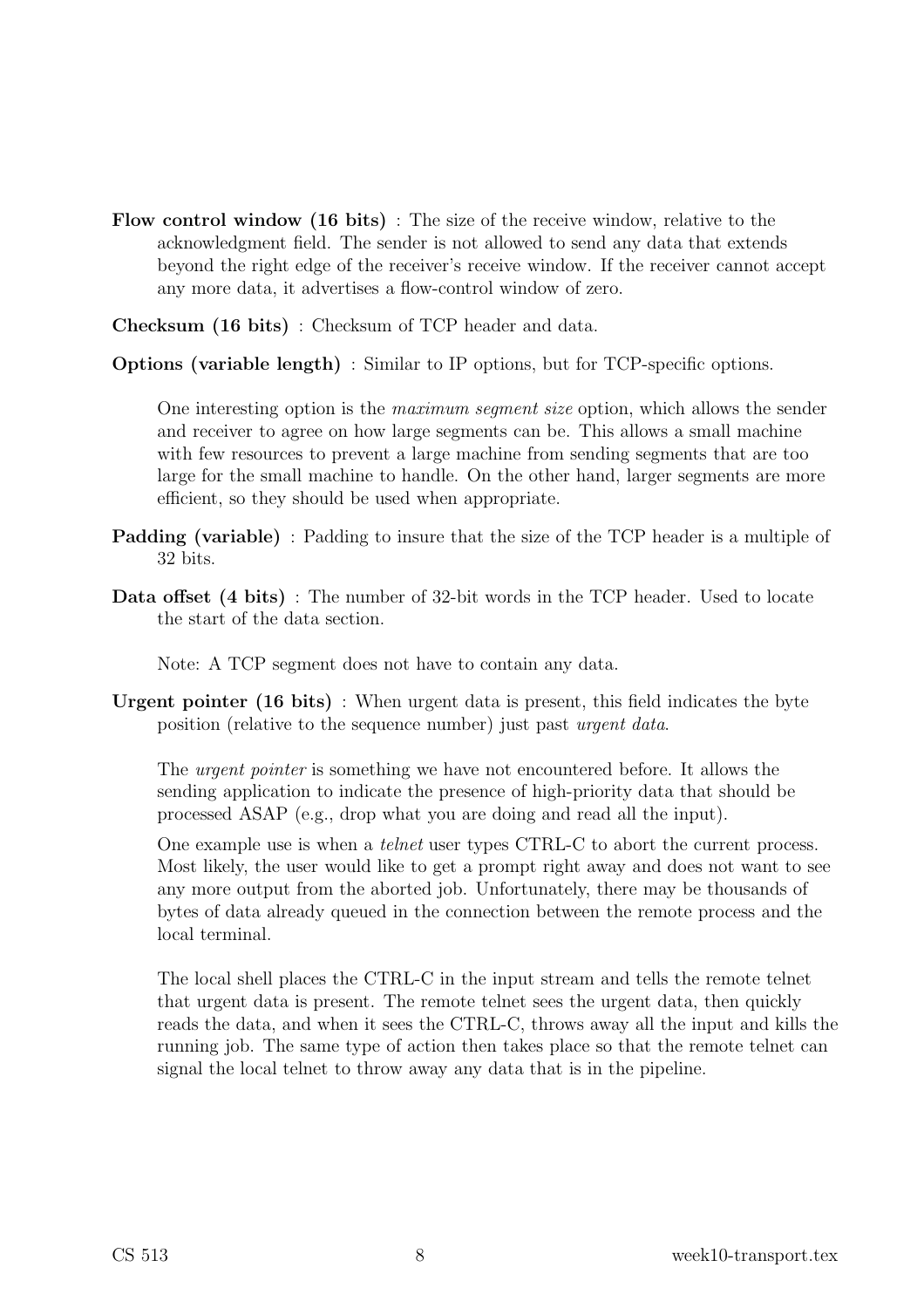Flags (6 bits) : The flags field consists of 6 1-bit flags:

- Urgent pointer (URG) : If set, the urgent pointer field contains a valid pointer. If the urgent pointer flag is 0, the value of the urgent field is ignored.
- Acknowledgment valid (ACK bit) : Set when the acknowledgment field is valid. In practice, the only time that the ACK bit is not set is during the 3-way handshake at the start of the connection.
- Reset (RST) : The reset flag is used to abort connections quickly. It is used to signal errors rather than the normal termination of a connection when both sides have no more data to send.

Upon receipt of a RST segment, TCP aborts the connection and informs the application of the error.

**Push (PSH)**: Flush any data buffered in the sender or receiver's queues and hand it to the remote application.

The PSH bit is requested by the sending application; it is not generated by TCP itself. Why is it needed?

- 1. TCP decides where segment boundaries start and end.
- 2. The sending TCP is free to delay sending a segment in the hope that the application will generate more data shortly. This performance optimization allows an application to (inefficiently) write one byte at a time, but have TCP package many bytes into a single segment.
- 3. A client may send data, then wait for the server's response. What happens next? If TCP (either the sender or receiver) is buffering the request, the server application won't have received the request, and the client will wait forever (e.g., deadlock).
- 4. To prevent deadlock, the client sets the PSH flag when it sends the last byte of a complete request. The PSH directs TCP to flush the data to the remote application.

Synchronization  $(SYN)$ : Used to initiate a new connection. (Described below.)

Finish (FIN) : Used to close a connection. (Described below.)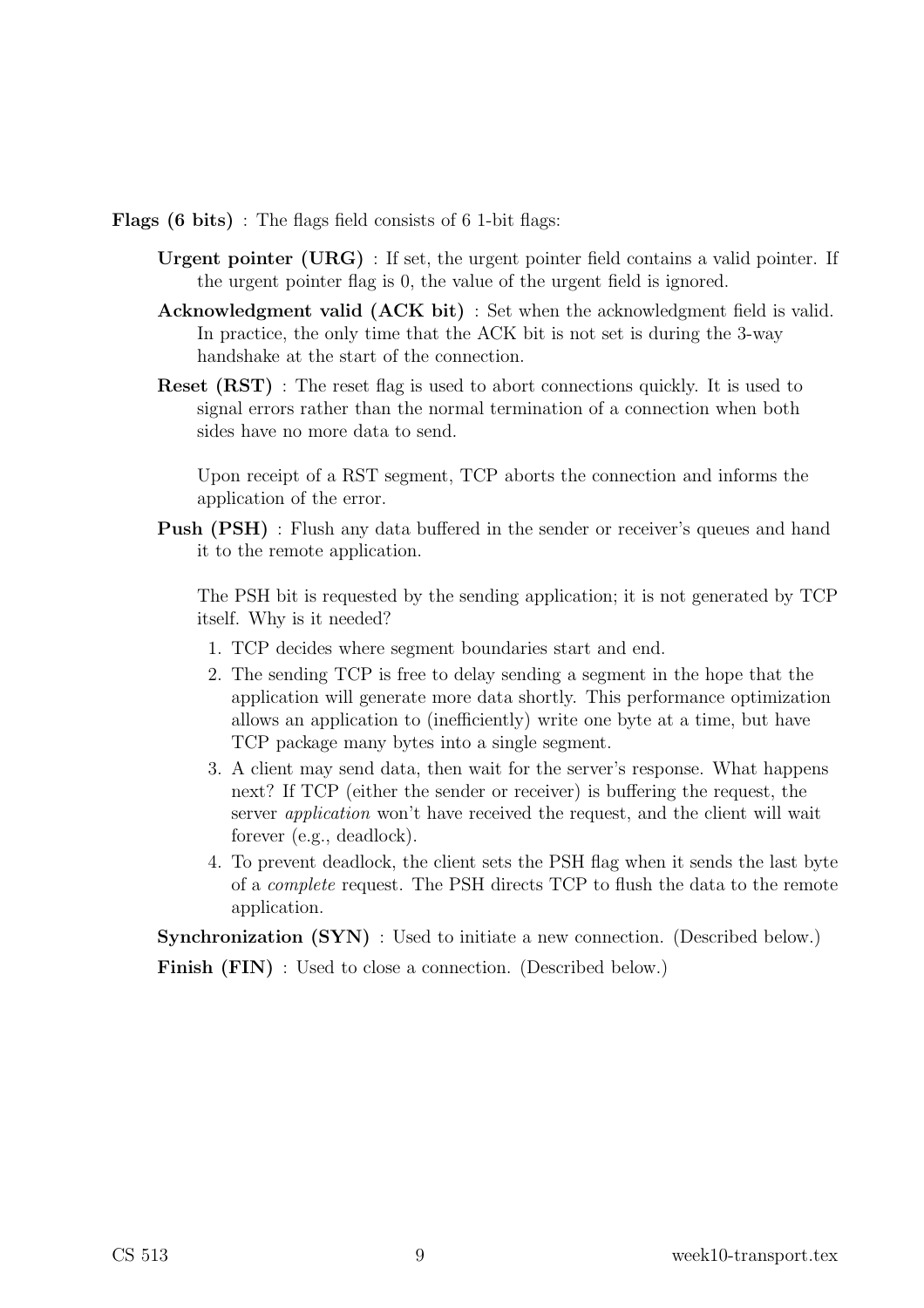### 3-Way Handshake

#### pg 395 Tanenbaum

TCP uses a 3-way handshake to initiate a connection. The handshake serves two functions:

- 1. It ensures that both sides are ready to transmit data, and that both ends know that the other end is ready before transmission actually starts.
- 2. It allows both sides to pick the initial sequence number to use.

When opening a new connection, why not simply use an initial sequence number of 0? Because if connections are of short duration, exchanging only a small number of segments, we may reuse low sequence numbers too quickly. Thus, each side that wants to send data must be able to choose its initial sequence number. The 3-way handshake proceeds as follows:

- 1. TCP A picks an initial sequence number (A SEQ) and sends a segment to B containing: SYN FLAG=1, ACK FLAG=0, and SEQ=A SEQ.
- 2. When TCP B receives the SYN, it chooses its initial sequence number (B SEQ) and sends a TCP segment to A containing:  $ACK=(A, \text{SEQ}+1)$ ,  $ACK, \text{BIT}=1$ , SEQ=B SEQ, SYN FLAG=1.
- 3. When A receives B's response, it acknowledges B's choice of an initial sequence number by sending a dataless third segment containing: SYN FLAG=0,  $ACK=(B\_SEQ+1)$ ,  $ACK\_BIT=1$ ,  $SEQ=A\_SEQ+1$  (data length = 0).
- 4. Data transfer may now begin.

Note: The sequence number used in SYN segments are actually part of the sequence number space. That is why the third segment that A sends contains  $SEQ = (A SEQ+1)$ . This is required so that we don't get confused by old SYNs that we have already seen.

To insure that old segments are ignored, TCP ignores any segments that refer to a sequence number outside of its receive window. This includes segments with the SYN bit set.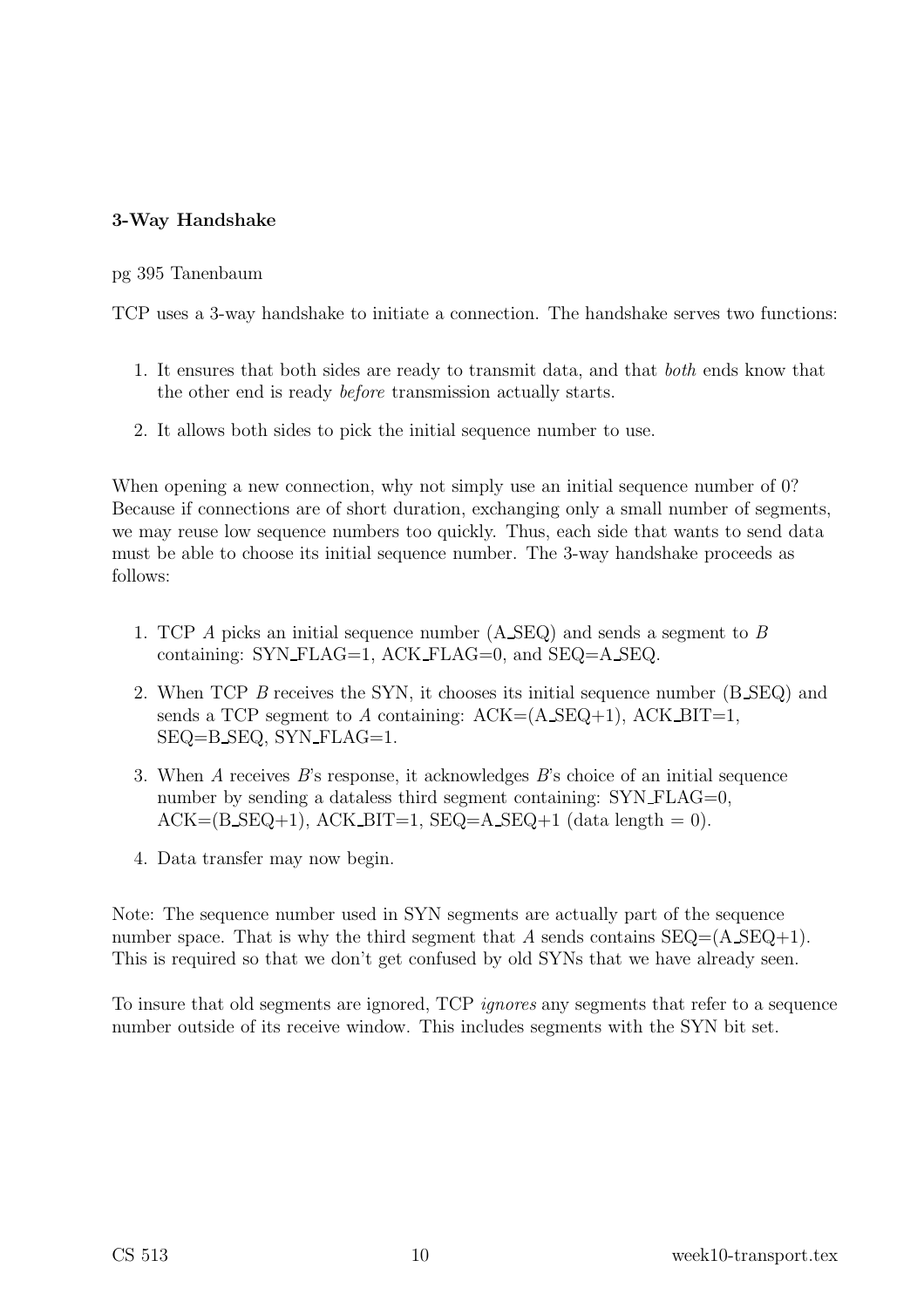#### Terminating Connections

An application sets the FIN bit when it has no more data to send. On receipt of a FIN segment, TCP refuses to accept any more new data (data whose sequence number is greater than that indicated by the FIN segment).

Closing a connection is further complicated because receipt of a FIN doesn't mean that we are done. In particular, we may not have received all the data leading up to the FIN (e.g., some segments may have been lost), and we must make sure that we have received all the data in the window.

Also, FINs refer to only 1/2 of the connection. If we send a FIN, we cannot send any more new data, but we must continue accepting data sent by the peer. The connection closes only after both sides have sent FIN segments.

Finally, even after we have sent and received a FIN, we are not completely done! We must wait around long enough to be sure that our peer has received an ACK for its FIN. If it has not, and we terminate the connection (deleting a record of its existence), we will return a RST segment when the peer retransmits the FIN, and the peer will abort the connection.

#### Two-army Problem

White army to attack the blue. There is no protocol for correctly coordinating the attack. Can only communicate through unreliable means. Is the last messenger necessary? Yes.

There is no satisfactory solution to the problem. Analagous to closing a connection. Best we can do is get it right most of the time.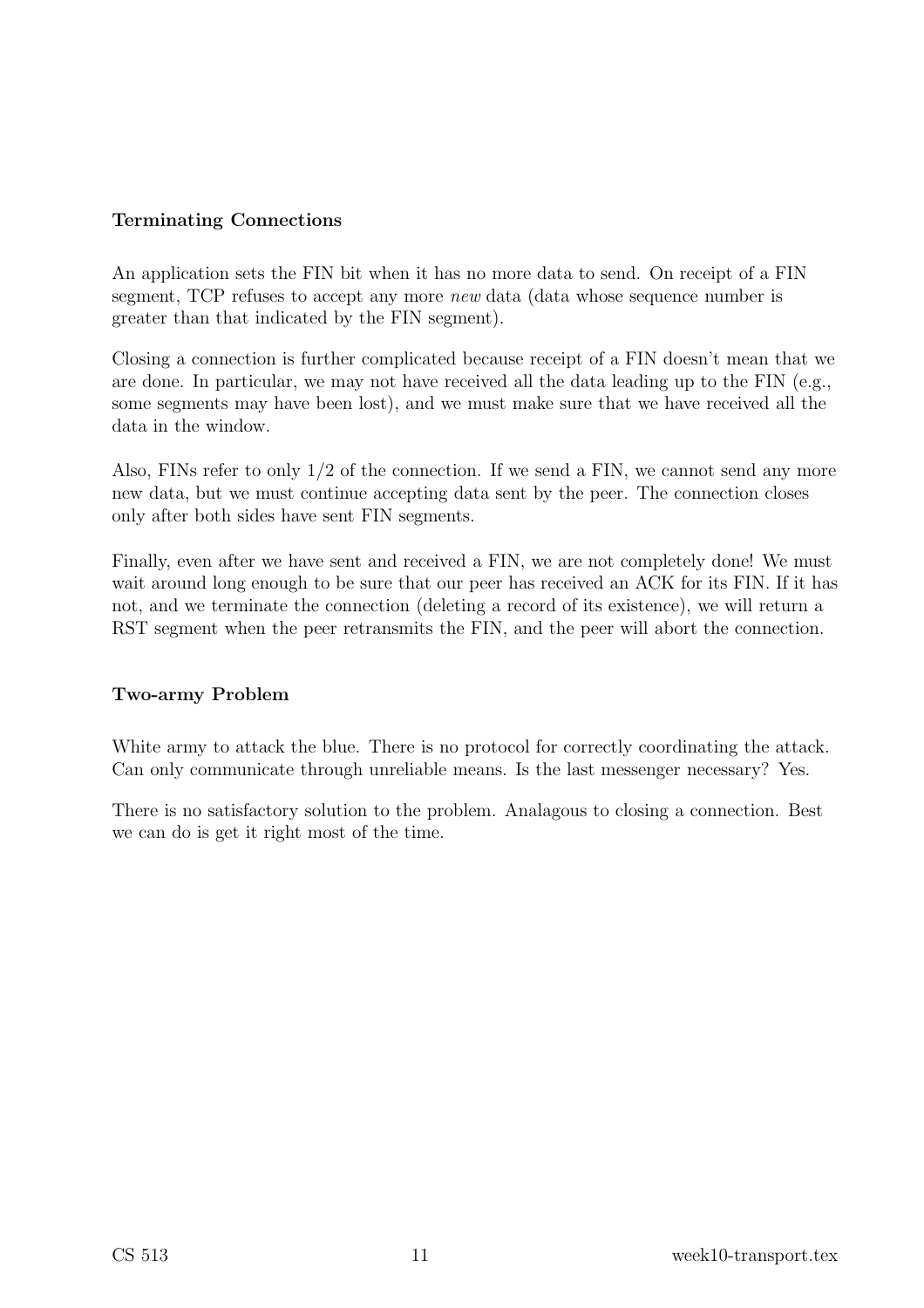## TCP Congestion Control

Transport protocols operating across connectionless networks must implement congestion control. Otherwise, congestion collapse may occur. Congestion collapse occurs when the network is so overloaded that it is only forwarding retransmissions, and most of them are delivered only part way before being discarded. Congestion control refers to reducing the offered load on the network when it becomes congested.

What factors govern the rate at which TCP sends segments?

- 1. The current sending window size specifies the amount of data that can be in transmission at any one time. Small windows imply little data, large windows imply a large amount of data.
- 2. If our retransmit timer is too short, TCP retransmits segments that have been delayed, but not lost, increasing congestion at a time when the network is probably already congested!

Both of these factors are discussed in the following subsections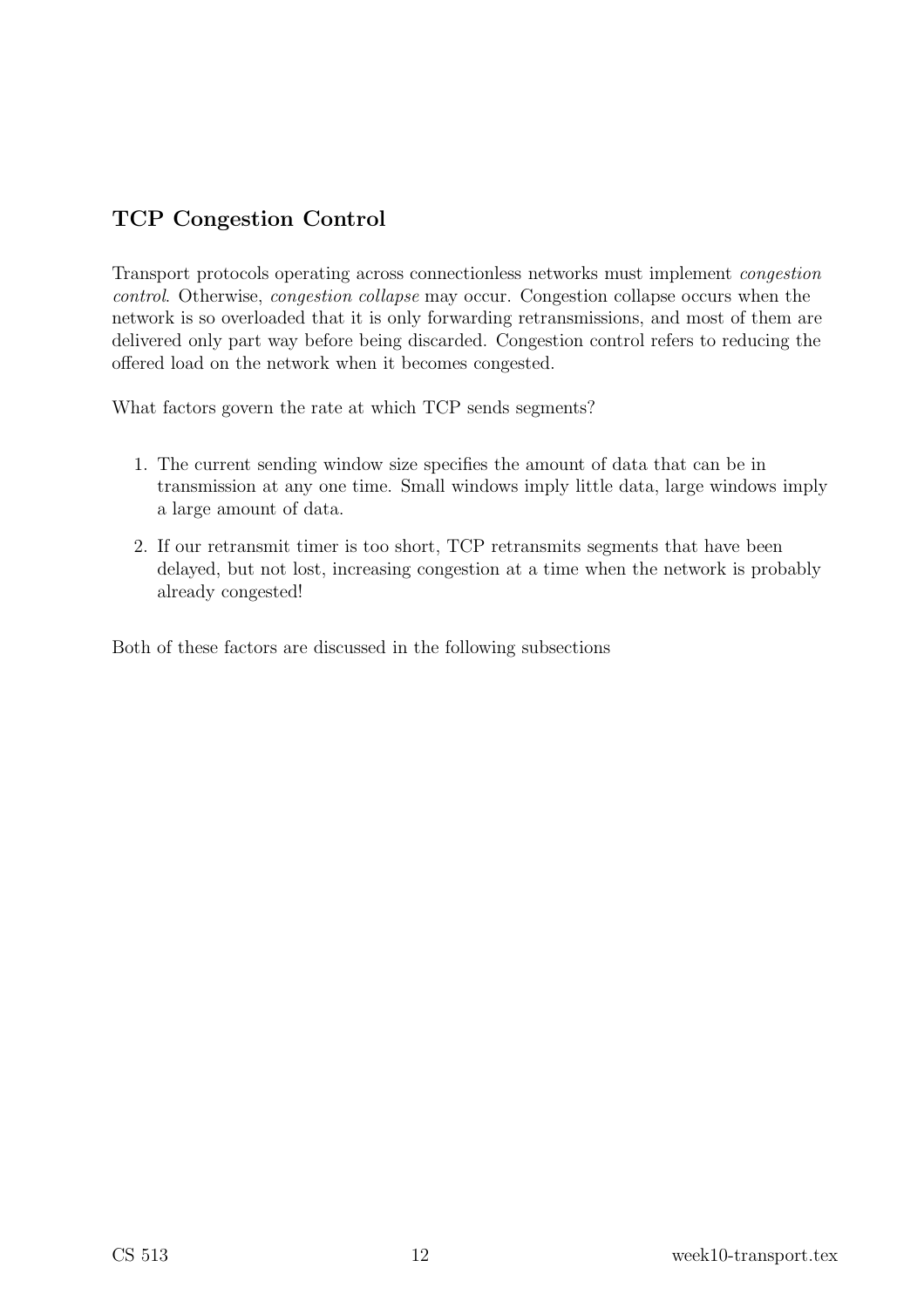### TCP Retransmission Timers

What value should TCP use for a retransmission timer?

- 1. If our value is too short, we will retransmit prematurely, even though the original segment has not been lost.
- 2. If our value is too long, the connection will remain idle for a long period of time after a lost segment, while we wait for the timer to go off.
- 3. Ideally, we want our timer to be close to the true round trip (delay) time (RTT). Because the actual round trip time varies dynamically (unlike in the data link layer), using a fixed timer is inadequate.

To cope with widely varying delays, TCP maintains a dynamic estimate of the current RTT:

- 1. When sending a segment, the sender starts a timer.
- 2. Upon receipt of an acknowledgment, stop the timer and record the actual elapsed delay between sending the segment and receiving its ACK.
- 3. Whenever a new value for the current RTT is measured, it is averaged into a smoothed RTT (SRTT) as follows:

$$
SRTT = (\alpha \times SRTT) + ((1 - \alpha) \times RTT)
$$

 $\alpha$  is known as a *smoothing* factor, and it determines how much weight the new measurement carries. When  $\alpha$  is 0, we simply use the new value; when  $\alpha$  is 1, we ignore the new value.

Typical values for  $\alpha$  lie between .8 and .9.

Because the actual RTT naturally varies between successive transmissions due to normal queuing delays, it would be a mistake to throw out the old one and use the new one. Use of the above formula causes us to change our SRTT estimate slowly, so that we don't overreact to wild fluctuations in the RTT.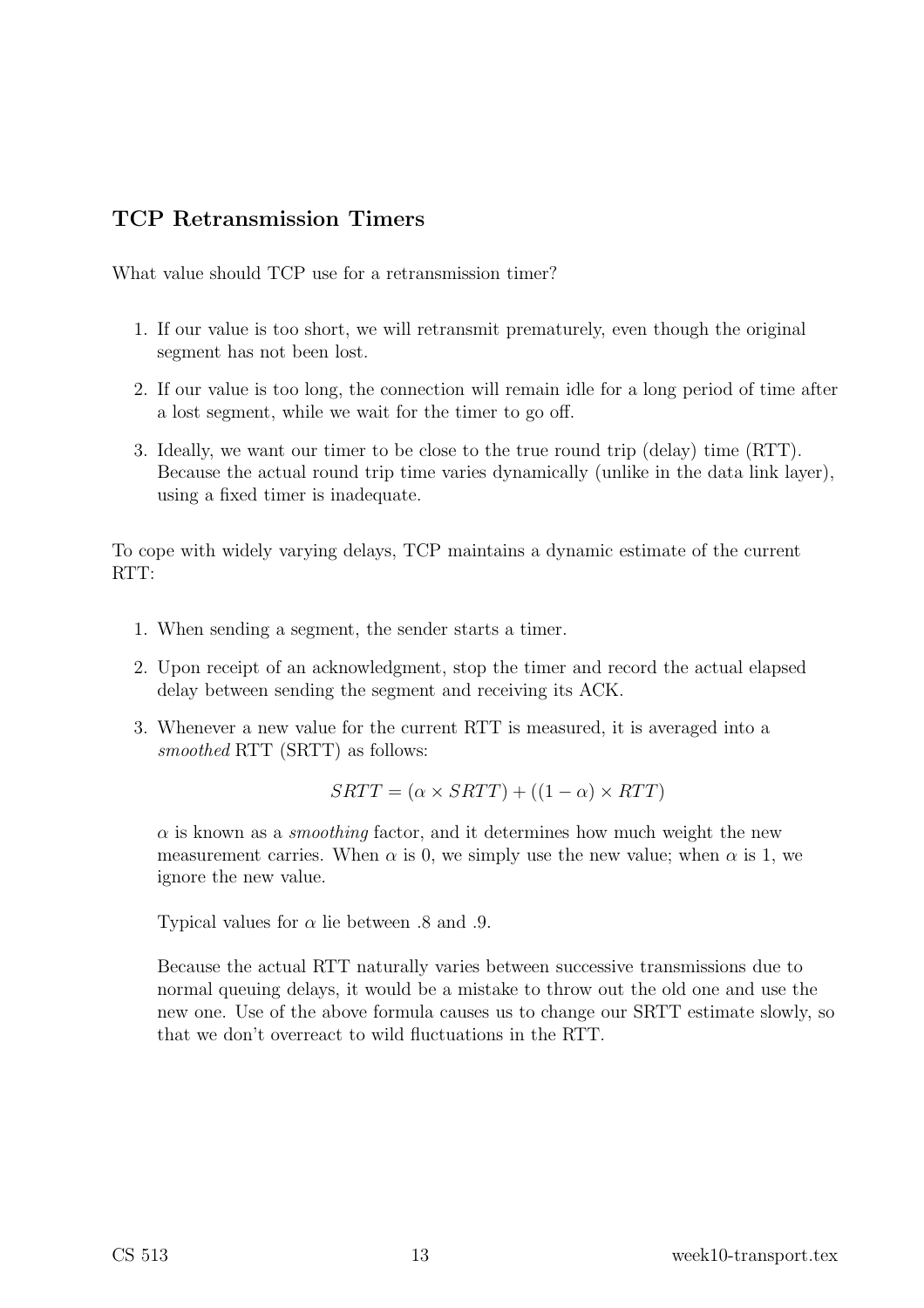Because the SRTT is only an estimate of the actual delay, and actual delays vary from packet to packet, set the actual retransmission timeout (RTO) for a segment to be somewhat longer than SRTT. How much longer?

TCP also maintains an estimate of the mean deviation (MDEV) of the RTT. MDEV is the difference between the measured and expected RTT and provides a close approximation to the standard deviation. Its computation is as follows:

$$
SMDEV = (\alpha \times SMDEV) + ((1 - \alpha) \times MDEV)
$$

Finally, when transmitting a segment, set its retransmission timer to RTO:

$$
RTO = SRTT + 4 \times SMDEV
$$

Was originally proposed as 2, but further experience has shown 4 to be better.

Early versions of TCP (4.2 and 4.3 BSD) used a much simpler retransmission algorithm that resulted in excessive retransmissions under some circumstances. Indeed, improper retransmission timers led to excessive retransmissions which contributed to congestion collapse.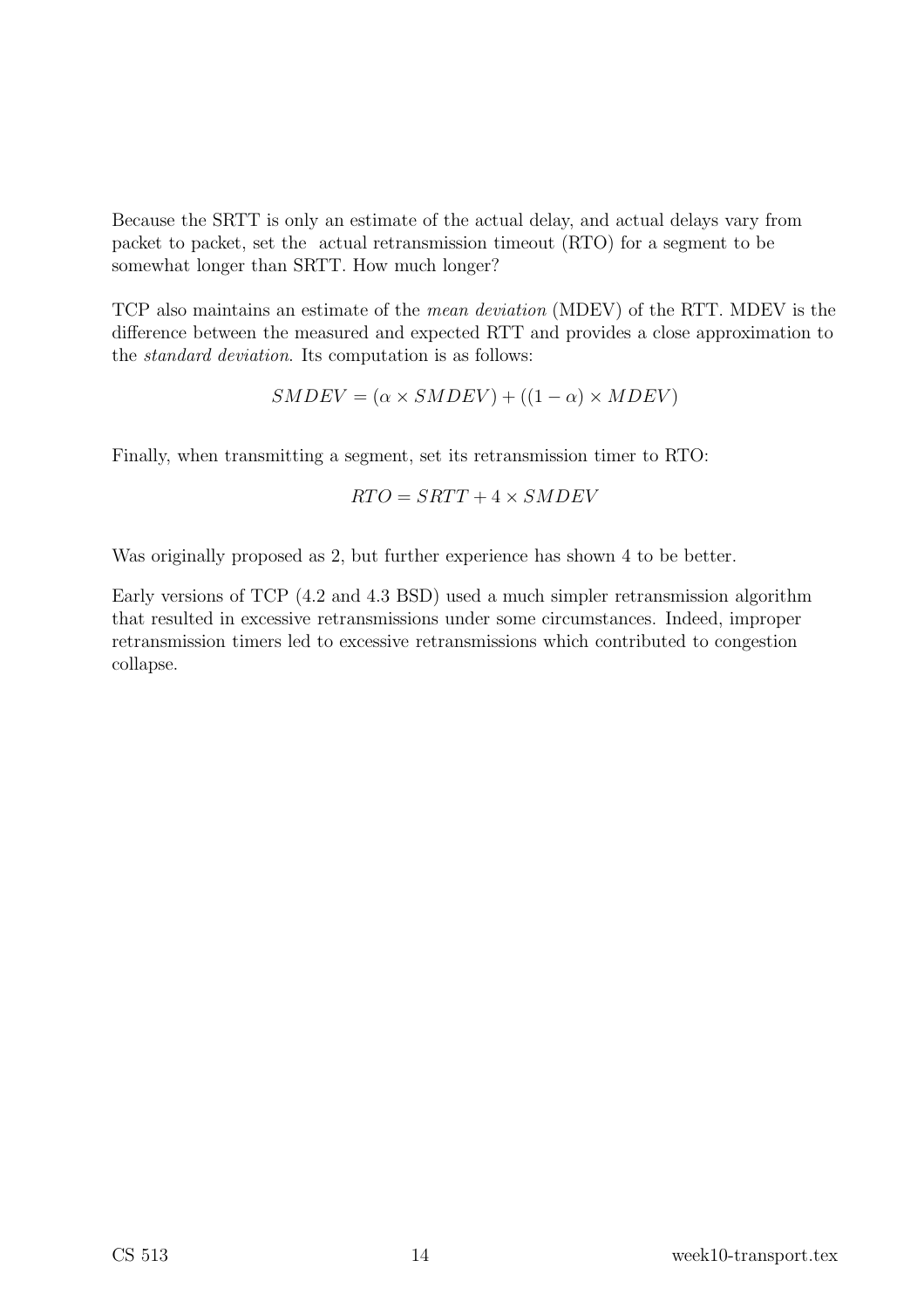### Slow-Start TCP

The second congestion control mechanism in TCP adjusts the size of the sending window to match the current ability of the network to deliver segments:

- 1. If the send window is small, and the network is idle, TCP will make inefficient use of the available links.
- 2. If the send window is large, and the network is congested, most segments will be using gateway buffer space waiting for links to become available.
- 3. Even in an unloaded network, the optimal window size depends on network topology: To keep all links busy simultaneously, exactly one segment should be in transmission on each link along the path. Thus, the optimal window size depends on the actual path and varies dynamically.

TCP uses a congestion window to keep track of the appropriate send window relative to network load. The congestion window is not related to the flow-control window, as the two windows address orthogonal issues. Of course, the actual send window in use at any one time will be the smaller of the two windows. There are two parts to TCP's congestion control mechanism:

1. Increase the sender's window to take advantage of any additional bandwidth that becomes available.

This case is also referred to as *congestion avoidance* and is handled by *slowly*, but continually, increasing the size of the send window. We want to slowly take advantage of available resources, but not so fast that we overload the network. In particular we want to increase so slowly that we will get feedback from the network or remote end of the connection before we've increased the level of congestion significantly.

2. Decrease the sender's window suddenly and significantly in response to congestion.

This case is known as *congestion control* and is handled by decreasing the window suddenly and *significantly*, reacting after the network becomes overloaded.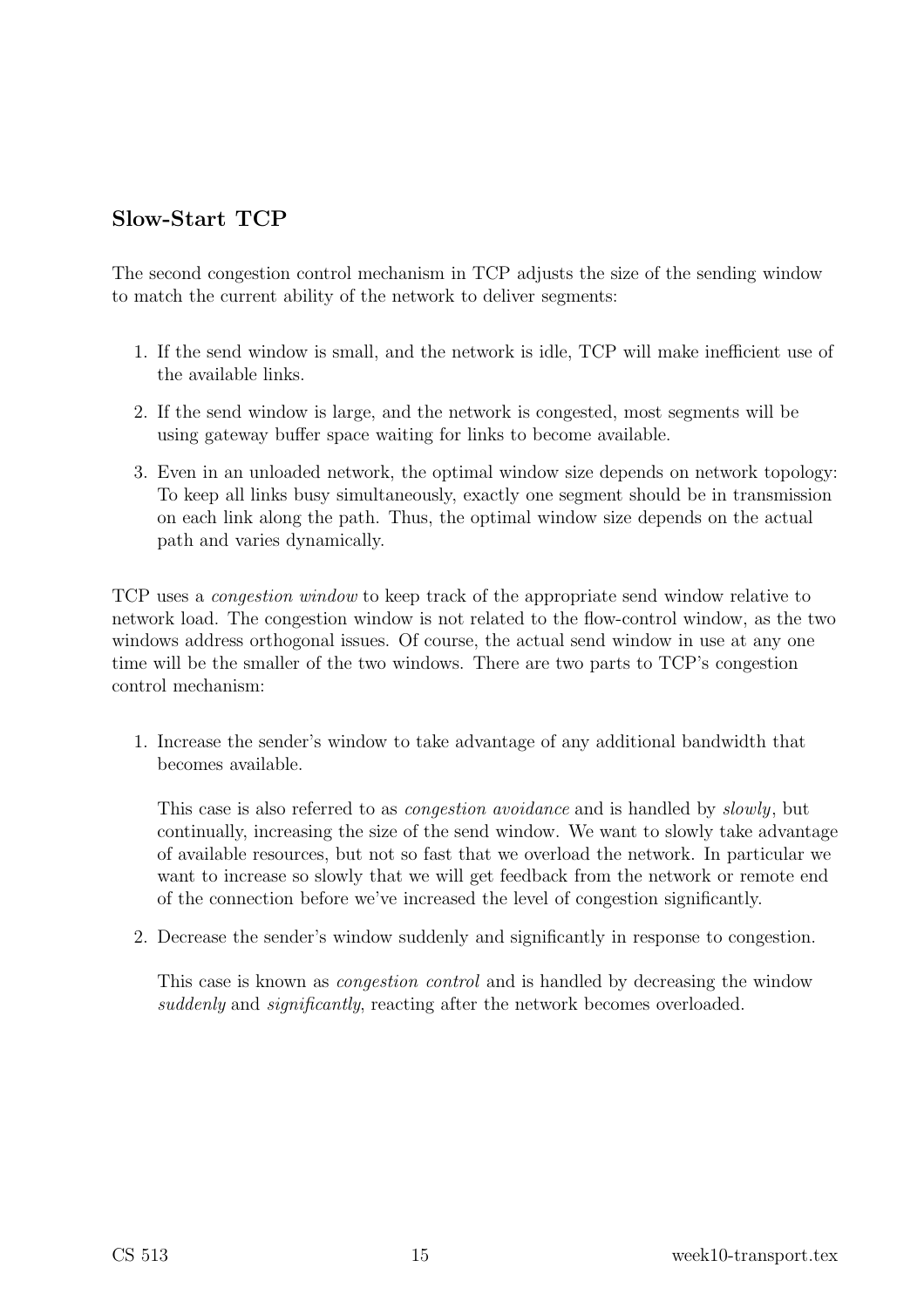### An Example

To see how things work, let us assume that TCP is transmitting at just the right level for current conditions. During the congestion avoidance phase, TCP is sending data at the proper rate for current conditions.

To make use of any additional capacity that becomes available, the sender slowly increases the size of its send window. When can the sender safely increase its send window size?

As long as it receives a positive indication that the data it is transmitting is reaching the remote end, none of the data is getting lost, so there must not be much (if any) congestion. Specifically, TCP maintains a variable cwnd that specifies the current size of the congestion window (in segments). When TCP receives an acknowledgment that advances the send window, increase *cwnd* by  $1/cwnd$ .

This linear increase enlarges the size of the congestion window by one segment every round trip time. (The increase is linear in real time because it window increases by a constant amount every round trip time.)

Because the send window continually increases, the network will eventually become congested. How can TCP detect congestion? When it fails to receive an ACK for a segment it just sent. When the sender detects congestion, it

halves the current size of the congestion window,

saves it in a temporary variable ssthresh, and

sets cwnd to 1.

At this point, slow start takes over.

During slow start, the sender increases cwnd by one on every new ACK.

In effect, the sender increases the size of the window *exponentially*, doubling the window size every round trip time.

Once cwnd reaches ssthresh, congestion avoidance takes over and the window resumes its linear increase.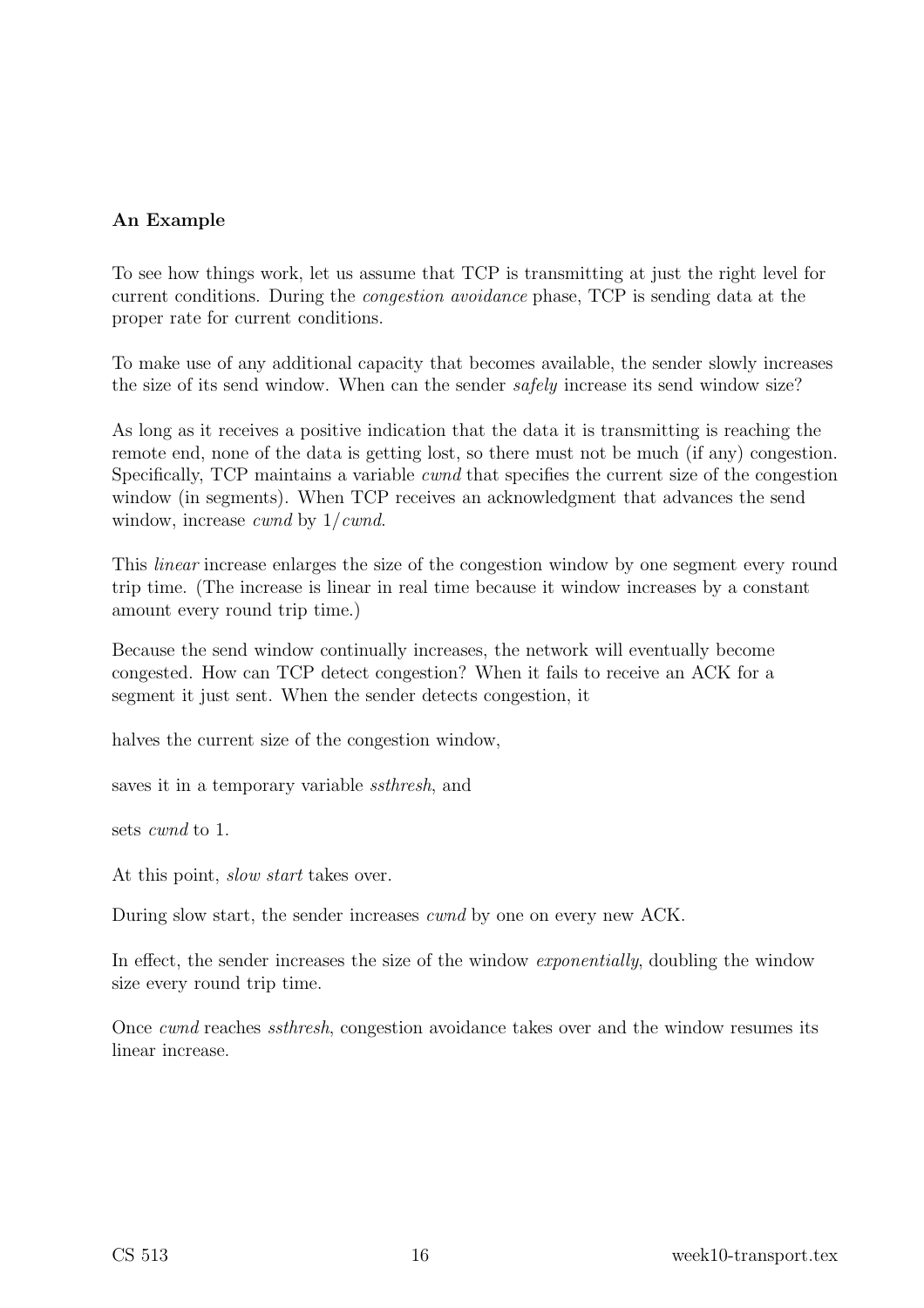#### Slow Start Properties

Slow start has several important properties:

- 1. If the network is congested, the transmission rate drops precipitously (e.g., exponentially). If the network is congested, it is better to be conservative and stop transmitting quickly.
- 2. Increasing the size of the send window linearly is necessary. Analysis and simulation shows that an exponential increase is unstable, while a linear increase is not.
- 3. If a segment has been lost, do we just retransmit the lost segment, or everything in the send window? Sending just the segment known to be lost would make better use of network resources (in general). Moreover, when the ACK for the retransmitted segment finally arrives, the ACK will uncover an entire window of new data (assuming that only the one segment was lost). If the sender transmits an entire window's worth of data at once, the data will be sent as a burst. If the network is operating near its congestion level, a packet burst is likely to result in dropped packets.

Slow start guarantees that a sender will never transmit more than two back-to-back packets.

Finally, how does TCP detect the presence of congestion? Because source quench messages are unreliable, TCP assumes that all lost packets result from congestion. Thus, a retransmission event triggers the slow start phase of the algorithm.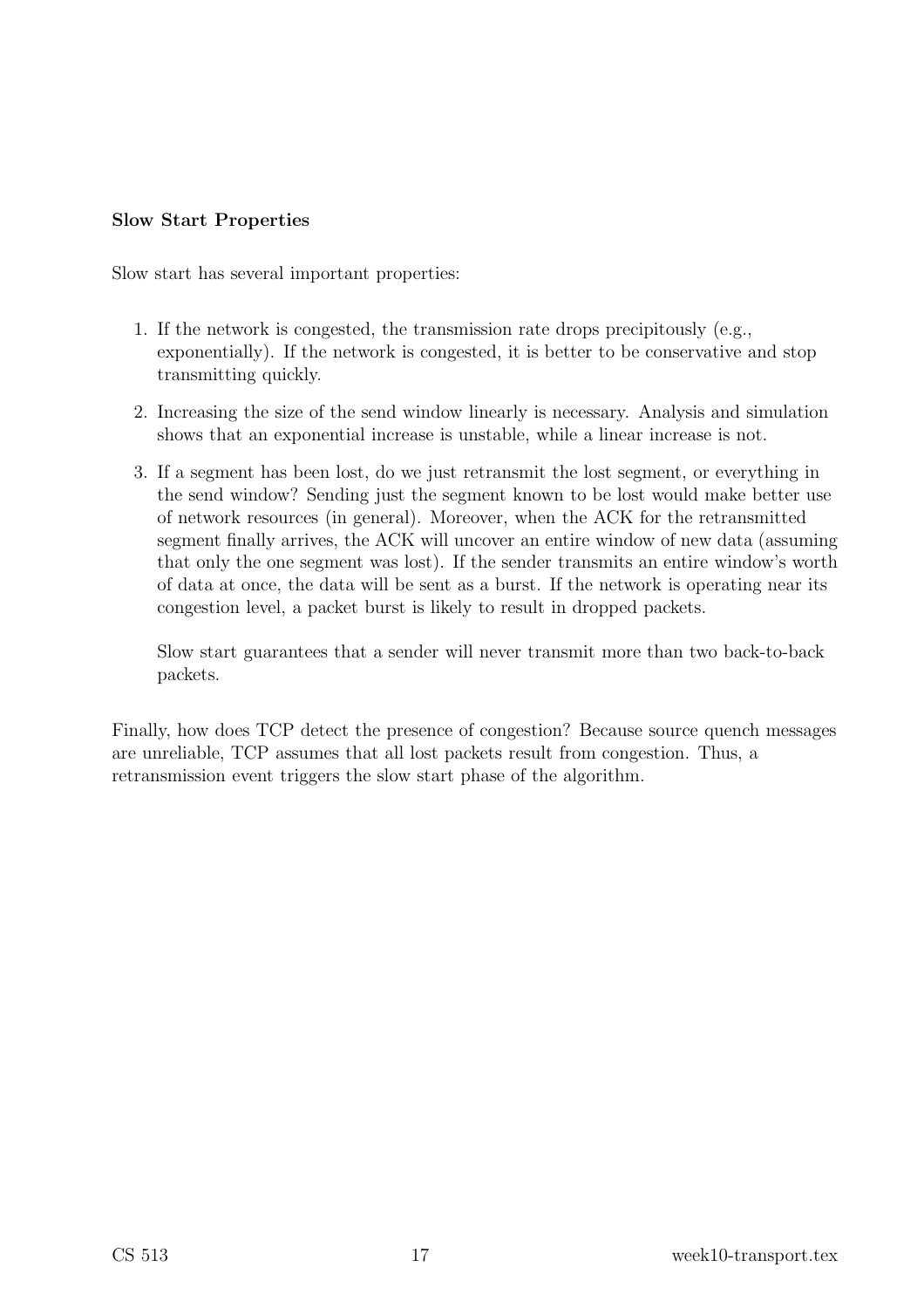### Nagle's Algorithm

To avoid sending too many small packets Nagle proposed that no "less than full" packets should be sent if unACKed packets exist.

The idea is to avoid *silly window syndrome* where many one-byte data packets are sent one after another.

Works well in reducing network congestion, but some interactive applications such as X-Windows or HTTP/1.1 pipelining must disable it to obtain better performance. Otherwise X-Windows exhibits jerky mouse movement and HTTP/1.1 with pipelining exhibits delays in sending requests.

### Wireless TCP

On wireless links, dropped packets are not necessarily because of congestion, but because of bit errors. Don't want TCP to react to errors (timeouts) by reducing the congestion window.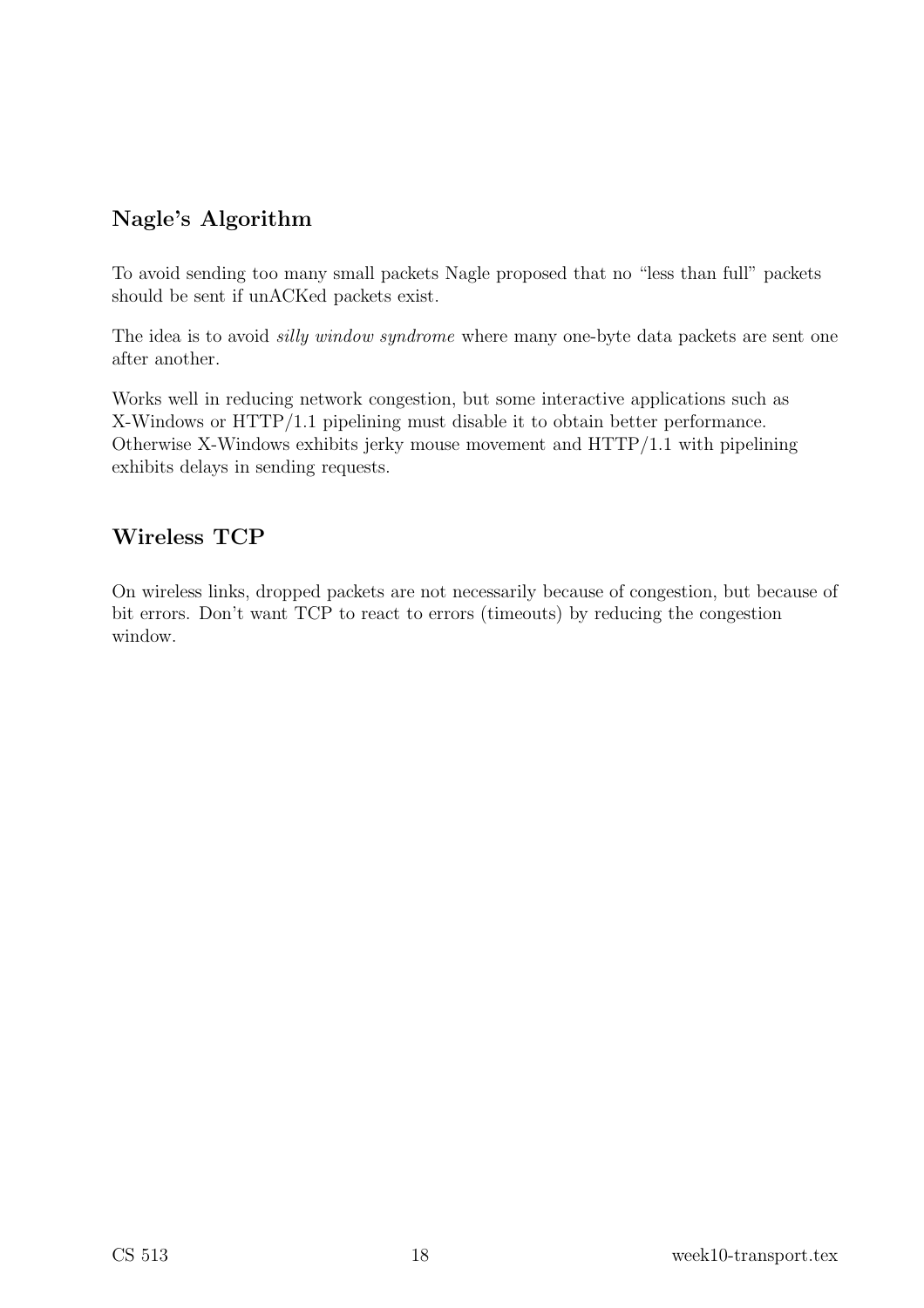# Domain Name System (DNS)

Lower-level protocol layers use compact 32-bit Internet addresses. In contrast, users prefer meaningful names to denote objects (e.g., eve). Using high-level names requires an efficient mechanism for mapping between high-level names and low-level addresses.

Originally, the Internet was small and mapping between names and addresses was accomplished using a centrally-maintained file called hosts.txt. To add a name or change an address required contacting the central administrator, updating the table, and distributing it to all the other sites. This solution worked at first because most sites had only a few machines, and the table didn't require frequent changes. The centrally-maintained table suffered from several drawbacks:

- 1. The name space was flat, and no two machines could use the same machine name.
- 2. As the Internet grew, changes to the database took days to weeks to take effect.
- 3. The central site (nic.ddn.mil, previously known as sri-nic.arpa) became congested with the increase in the number of sites retrieving copies of the current table.
- 4. The Internet grew at an astonishing rate.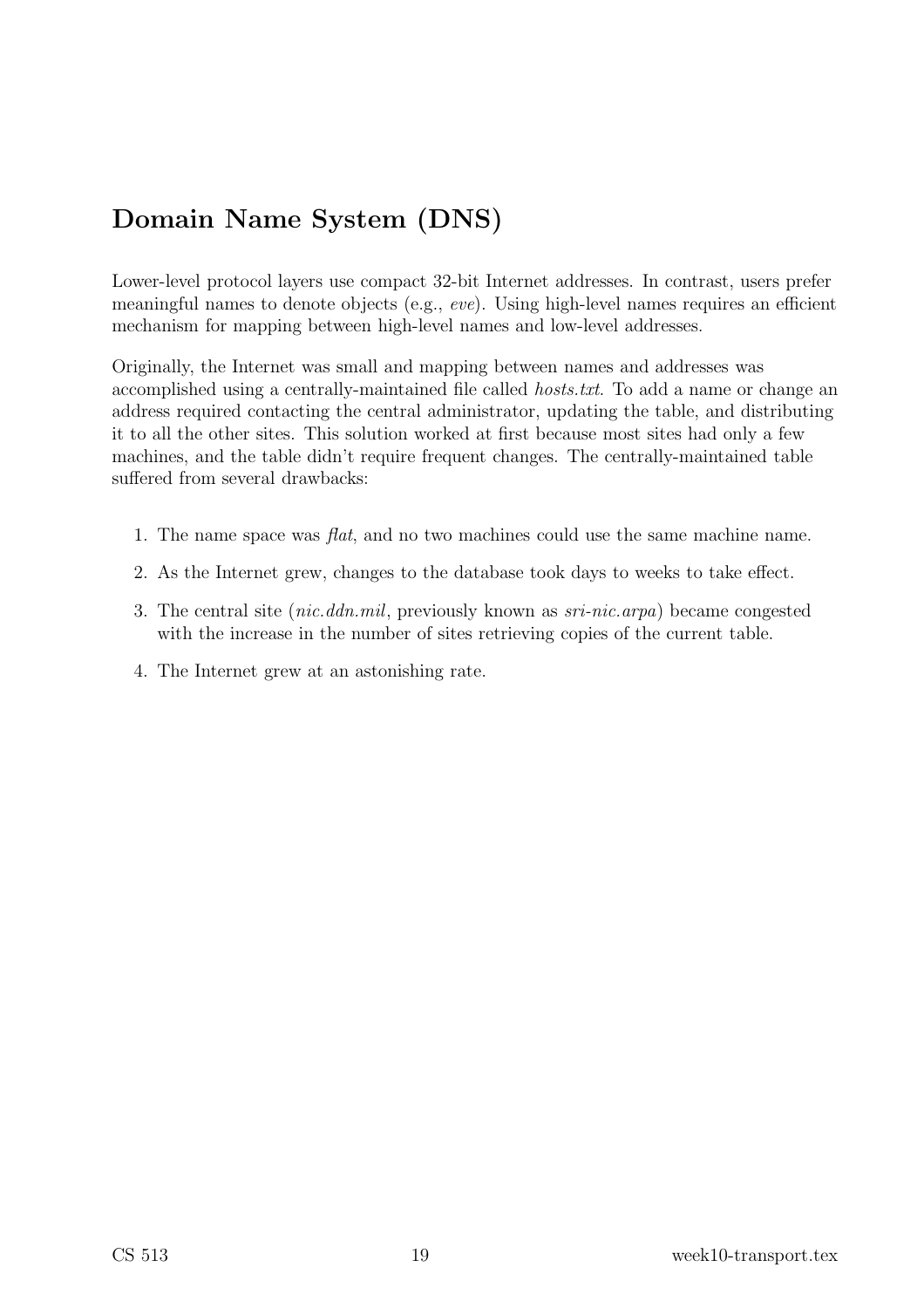The Domain Name System (DNS) is a hierarchical, distributed naming system designed to cope with the problem of explosive growth:

- 1. It is hierarchical because the name space is partitioned into subdomains.
- 2. It is distributed because management of the name space is delegated to local sites. Local sites have complete control (and responsibility) for their part of the name space.

DNS queries are handled by servers called name servers.

3. It does more than just map machine names to internet addresses. For example, it allows a site to associate multiple machines with a single, site-wide mailbox name.

In the DNS, the name space is structured as a tree, with *domain names* referring to nodes in the tree. The tree has a root, and a fully-qualified domain name is identified by the components of the path from the domain name to the root.

In figure *cs.purdue.edu, garden.wpi.edu,* and *decwrl.dec.com* are fully-qualified domain names.

The top level includes several subdomains, including (among others):

edu: Educational organizations (500,000+ registered.)

com: Companies (e.g., ibm.com). (460,000+ .)

net: Organizations offering network service (e.g., nyser.net). (18,000+.)

**gov:** Government organizations (e.g.,  $nsf.gov$ ). (100,000+.)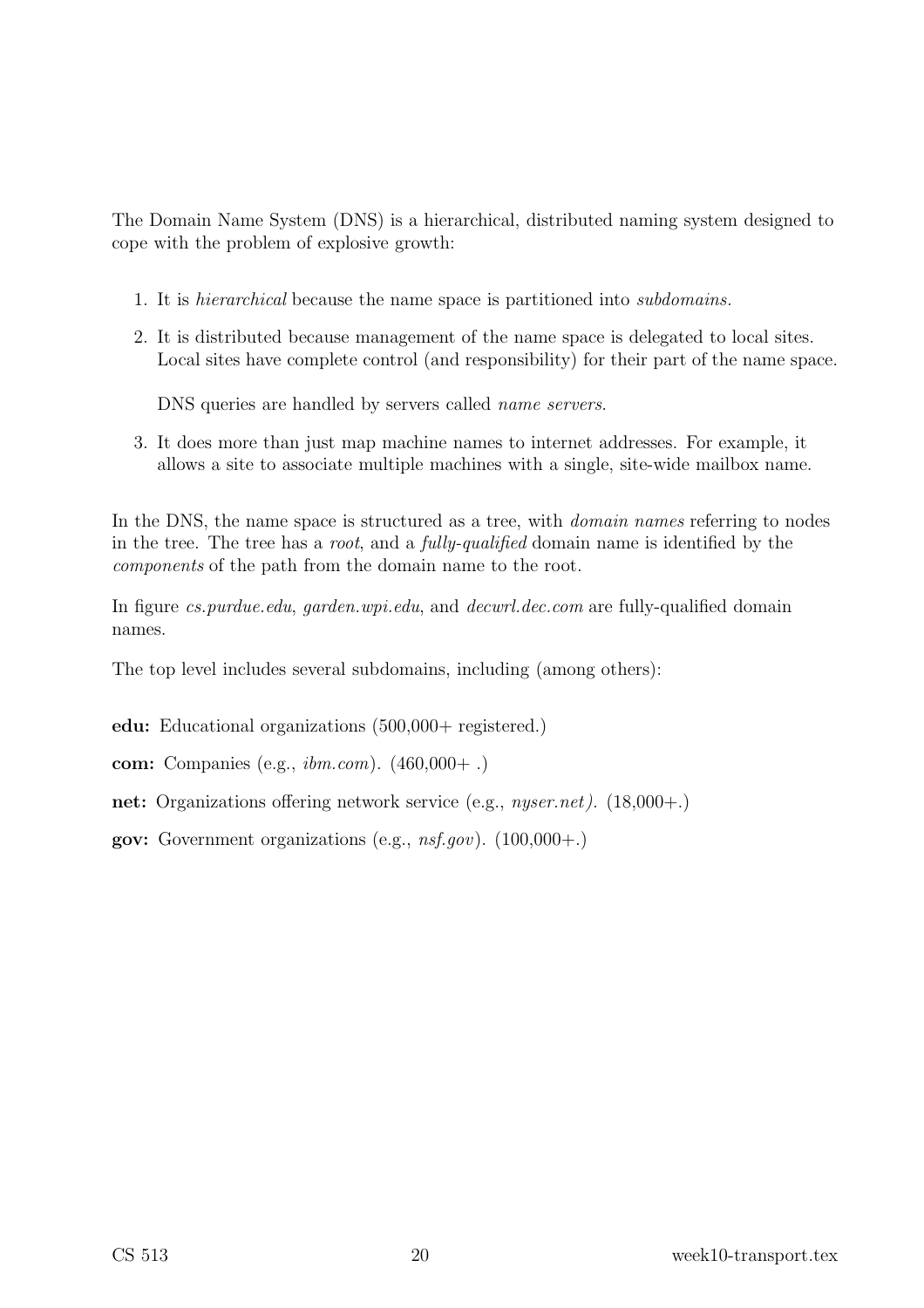#### Resource Records

The DNS links data objects called resource records (RRs) to domain names. RRs contain information such as internet addresses or pointers to name servers.

Resource records consist of five parts:

Owner (variable length): The domain name associated with the RR.

Type (16 bits): The type of data the RR contains:

- A: An address.
- MX (mail exchanger): A list of domain names that are willing to accept mail addressed to this RR's owner. Each MX record consists of a preference number (lower numbers are preferred) and a domain name.
- HINFO: Information about a host such as vendor, brand, model, architecture and operating system.
- PTR: Pointer to another domain name.

NS: Name server.

- Class: The protocol type for type (e.g, Internet, ISO, etc.) Even though the DNS was designed to solve an Internet problem, it can be used by other protocol families.
- Time to live (32 bits): The length of time that a client may cache the RR (in seconds). Note: the TTL here serves a completely different purpose than the one found in the IP header.
- Data (variable length): The actual data stored in the RR; actual format depends on type and *class*.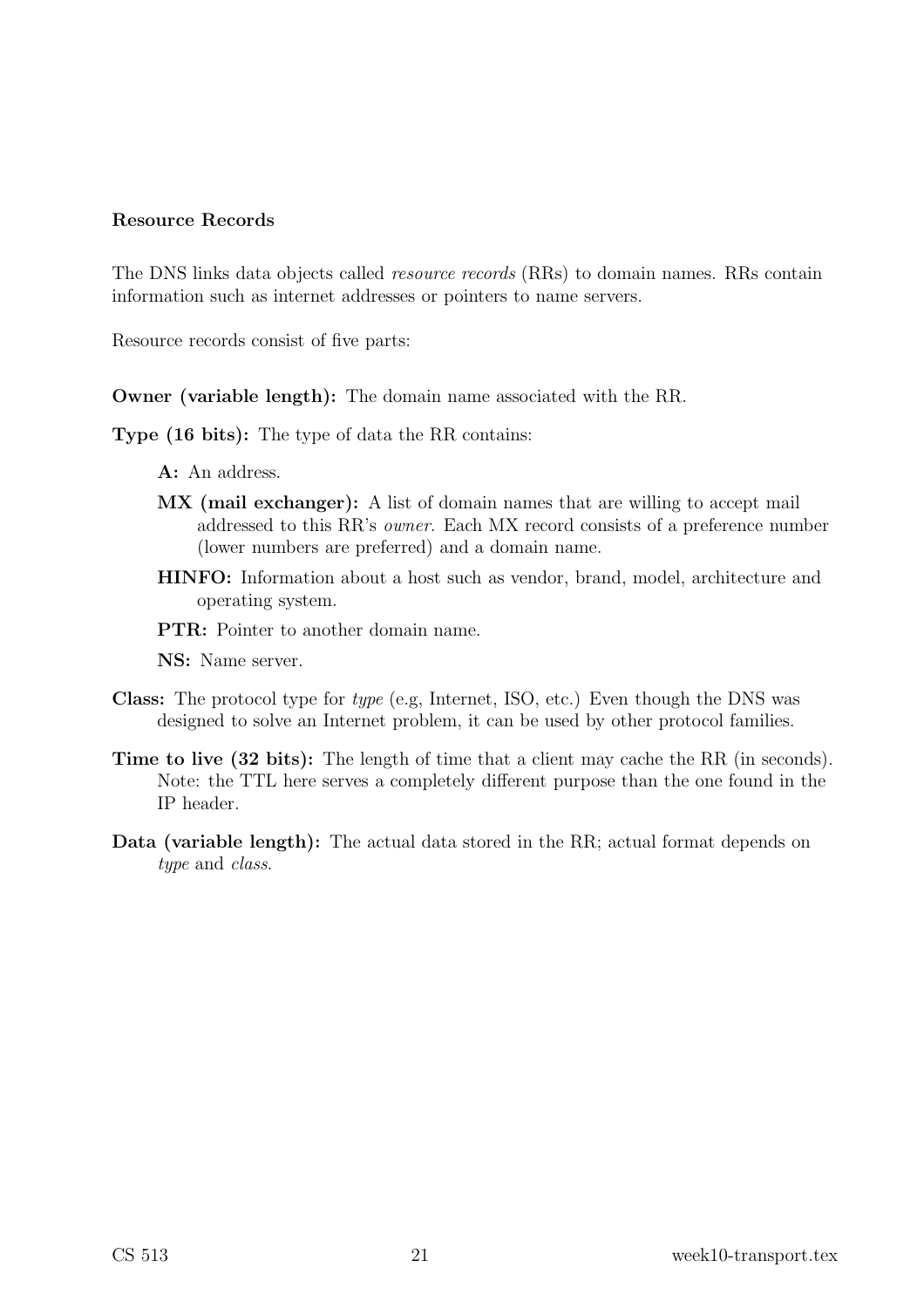The following table gives a set of sample RRs in use at WPI. Nameservers: ns.wpi.edu, ns1.barrnet.net, ns3.cw.net and ece.wpi.edu. Information can be obtained from the Unix program nslookup.

| <b>OWNER</b>   | <b>TYPE</b>  | <b>DATA</b>          |
|----------------|--------------|----------------------|
| garden.wpi.edu | <b>HINFO</b> | DS5k/240 FDDI ULTRIX |
| wpi.wpi.edu    | <b>HINFO</b> | DS5000/260 ULTRIX    |
| garden.wpi.edu | А            | 130.215.8.200        |
| walnut.wpi.edu | А            | 130.215.8.90         |
| wpi.wpi.edu    | <b>MX</b>    | 0 bigboote.wpi.edu   |
| garden.wpi.edu | <b>MX</b>    | 0 bigboote.wpi.edu   |
| cs.wpi.edu     | МX           | 0 owl.wpi.edu        |

Note: The mail address cew@cs.wpi.edu is valid, even though there is no machine called cs.wpi.edu. Also note that mail to garden and wpi go to bigboote.

How does the SMTP mailer decide which machine to send mail addressed to XXX@cs.wpi.edu?

- 1. It queries the DNS for a RR of type MX for name cs.wpi.edu. In Unix, the utility sendmail handles the task of mail delivery.
- 2. The returned RR contains a list of machines that vare willing to accept mail for domain *cs.wpi.edu*, and the mailer attempts to contact each one in succession until it is able to establish a connection with a machine willing to accept the mail.
- 3. Lower preferences are tried first. We have only one machine. Could have backups.

Name servers are the programs that actually manage the name space. The name space is divided into *zones of authority*, and a name server is said to be *authoritative* for all domain names within its zone.

Name servers can *delegate* responsibility for a *subdomain* to another name server, allowing a large name space to be divided into several smaller ones.

At Purdue, for instance, the name space *purdue.edu* is divided into three subdomains: cs, cc, and ecn.

Name servers are linked by pointers. When a name server delegates authority for a subdomain, it maintains pointers to the name servers that manage the subdomain. Thus, the DNS can resolve fully-qualified names by starting at the root and following pointers until reaching an authoritative name server for the name being looked up. (See the DNS record of type PTR.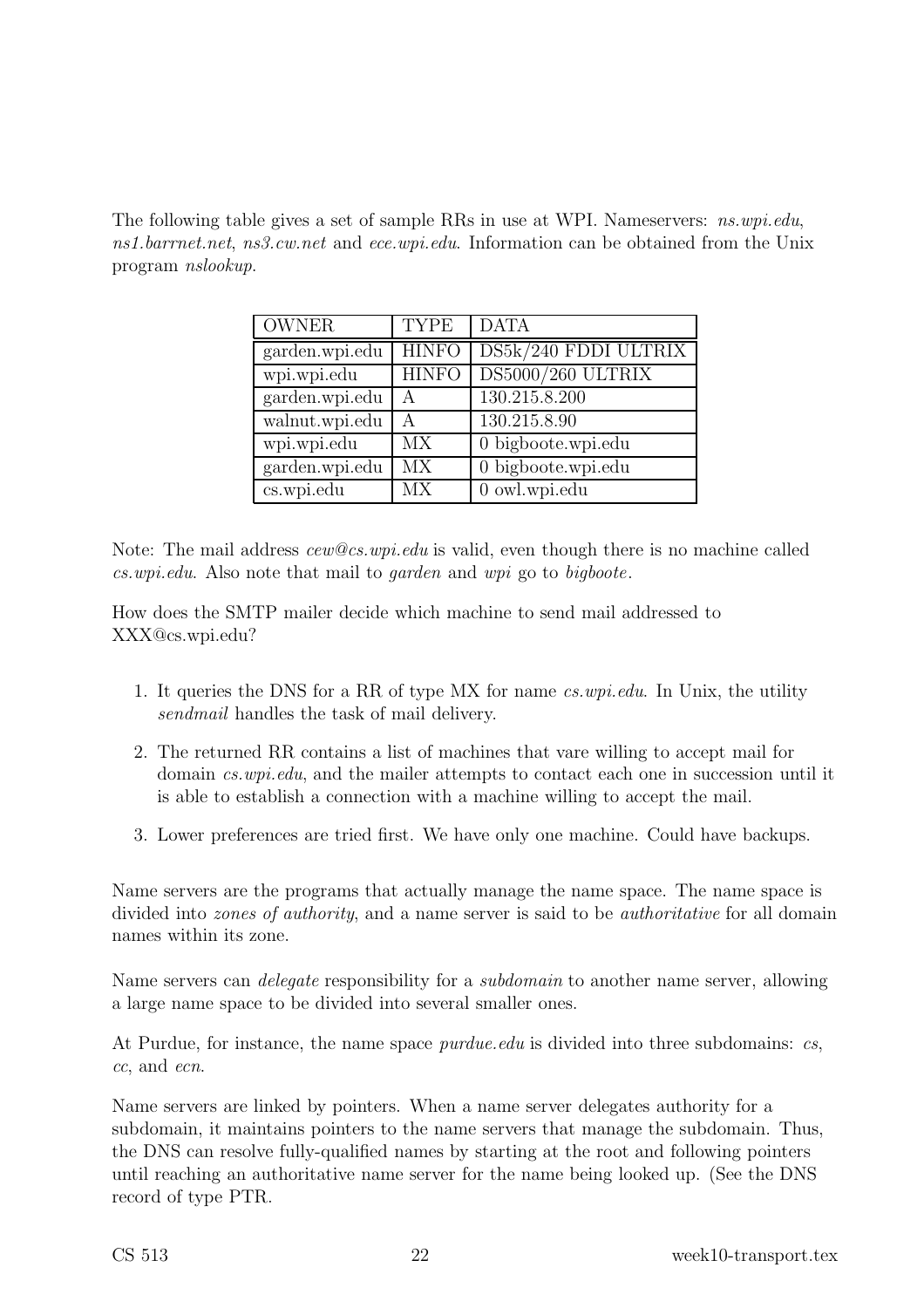Note: The shape of the name space and the delegation of subdomains does not depend on the underlying topology of the Internet.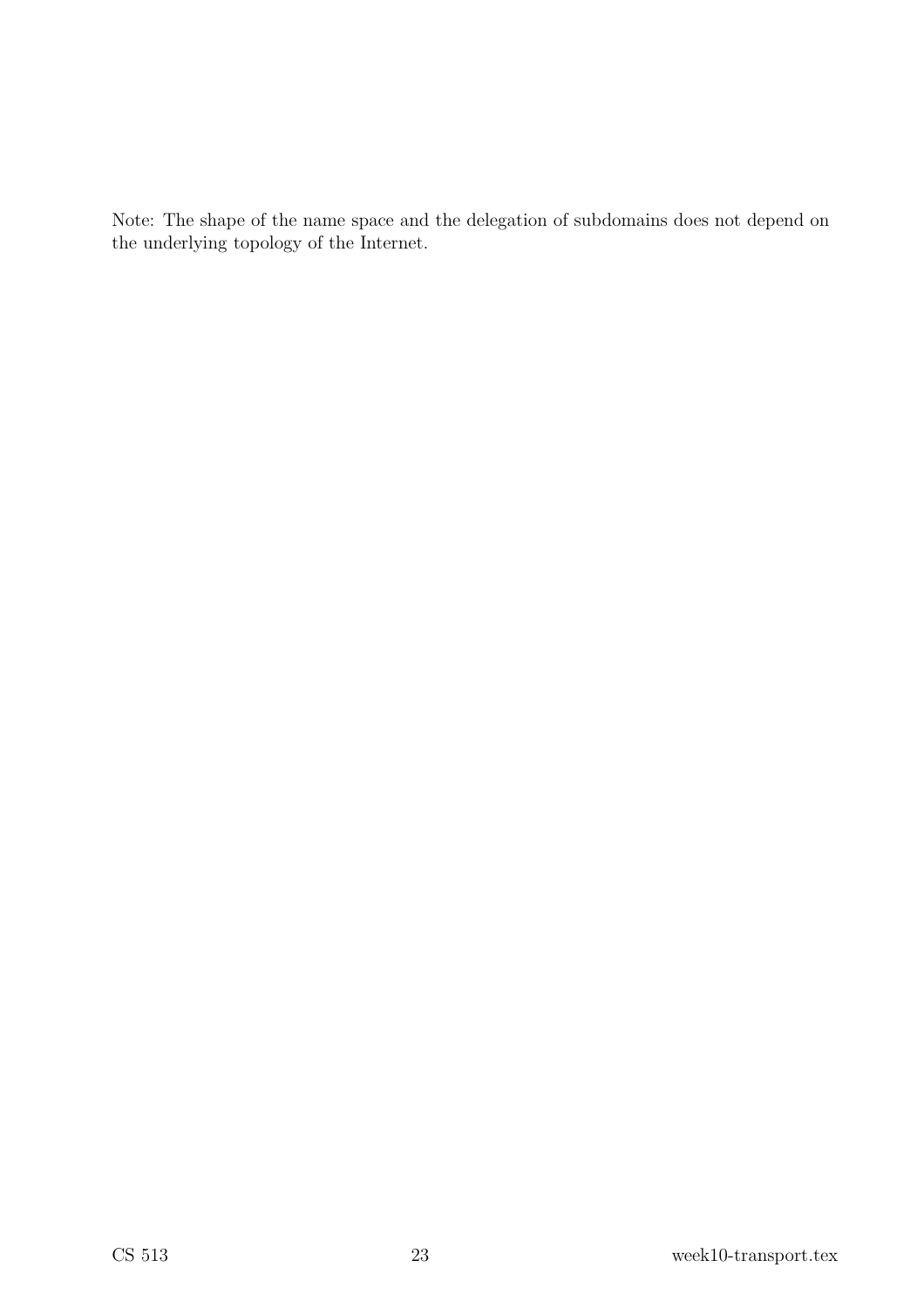### DNS Queries

When a client (application) has a name to translate, it sends a DNS *query* to a name server. DNS queries (and responses) are carried within UDP datagrams. There are two types of queries:

- Recursive: The server resolves the name completely, even if it has to send additional queries to other servers in order to obtain the desired answer.
- Iterative: If the name server can't answer the query, have it return a pointer to another name server that has more information. The client then sends the query to the other name server. Note:
	- 1. If the name belongs to a subdomain, the server returns a pointer to the name server responsible for that part of the name space.
	- 2. If the server has no information about the name, it returns a pointer to the root name servers.

DNS Queries (and responses) consist of four parts:

- Question: A section containing a list of questions (domain name, type, class triples). A single query can contain several questions.
- Answer: A section containing answers to the queries in the question section. The answer section is filled in by the server.
- Authority: If the query cannot be resolved, a section containing pointers to authoritative name servers that can. That is, if the query has been directed to a non-authoritative server, it may not be able to answer the query. This happens frequently, because a client almost always asks its local server to translate everything, even non-local names.
- Additional: RRs that are likely to be of help to the clients, such as the Internet address of servers listed in the authority section (e.g., "hints").